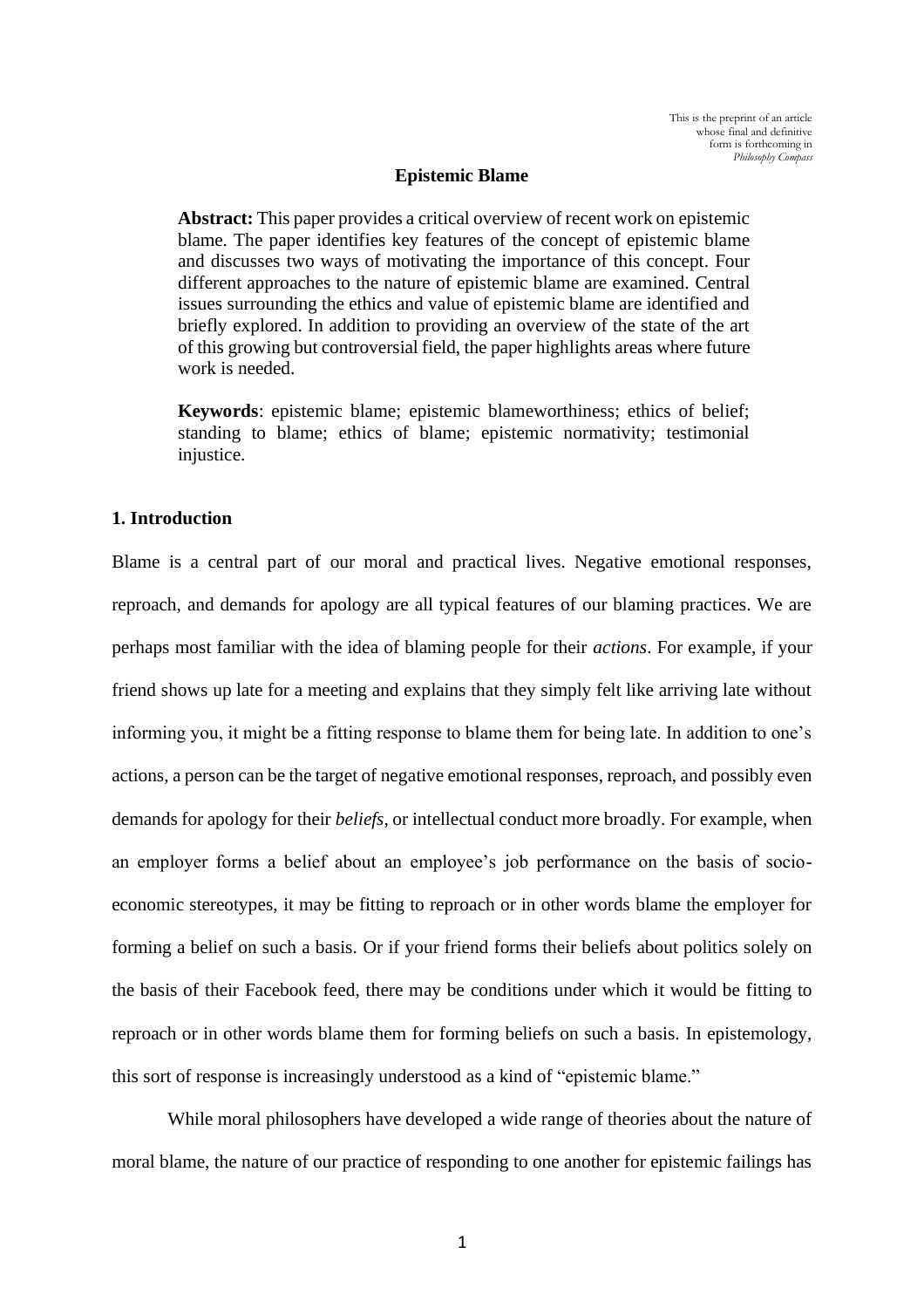only recently seen detailed exploration. What exactly is epistemic blame, and what is its relation to moral blame? When is it appropriate to epistemically blame another person? Should we engage in a practice of epistemically blaming one another? What, if anything, can the nature of epistemic blame tell us about epistemic normativity? This article surveys the state of this increasingly active, yet controversial area of study. It also highlights areas where future research is needed. Section 2 begins with preliminaries, articulating a way of understanding what it means for an instance of blame to be *epistemic*. Section 3 outlines some prominent ways of motivating the idea that there is a distinctively epistemic kind of blame. Section 4 surveys four different views about the nature of epistemic blame. Section 5 explores issues surrounding the ethics and value of epistemic blame. Section 6 concludes.

# **2. Preliminaries**

What makes an instance of blame epistemic as opposed to moral or something else? Some philosophers have defined epistemic blame as a kind of blame for *belief*, or other doxastic states, such as disbelief, or suspension of belief (Rettler 2017; Nottelmann 2007; van Woudenberg 2009)*.* In the present context, this can lead to confusion since there seem to be cases of blame for doxastic states that are primarily moral in nature. Tara believes there is no point in respecting other people's feelings, simply because she's had enough with the world and doesn't care anymore. She hasn't acted on this belief, and has no plans to. But in conversation, her sister Toni learns about this unsettling turn in Tara's moral outlook, and blames her for even thinking this way. It is natural to think of Toni's reaction as a kind of moral blame, as opposed to, or perhaps in addition to, something deserving the title "epistemic blame".<sup>1</sup> Conversely, there may be cases of epistemic blame that do not target a person's

<sup>&</sup>lt;sup>1</sup> See Begby 2018 and Basu 2019 for helpful discussion of morally blameworthy belief.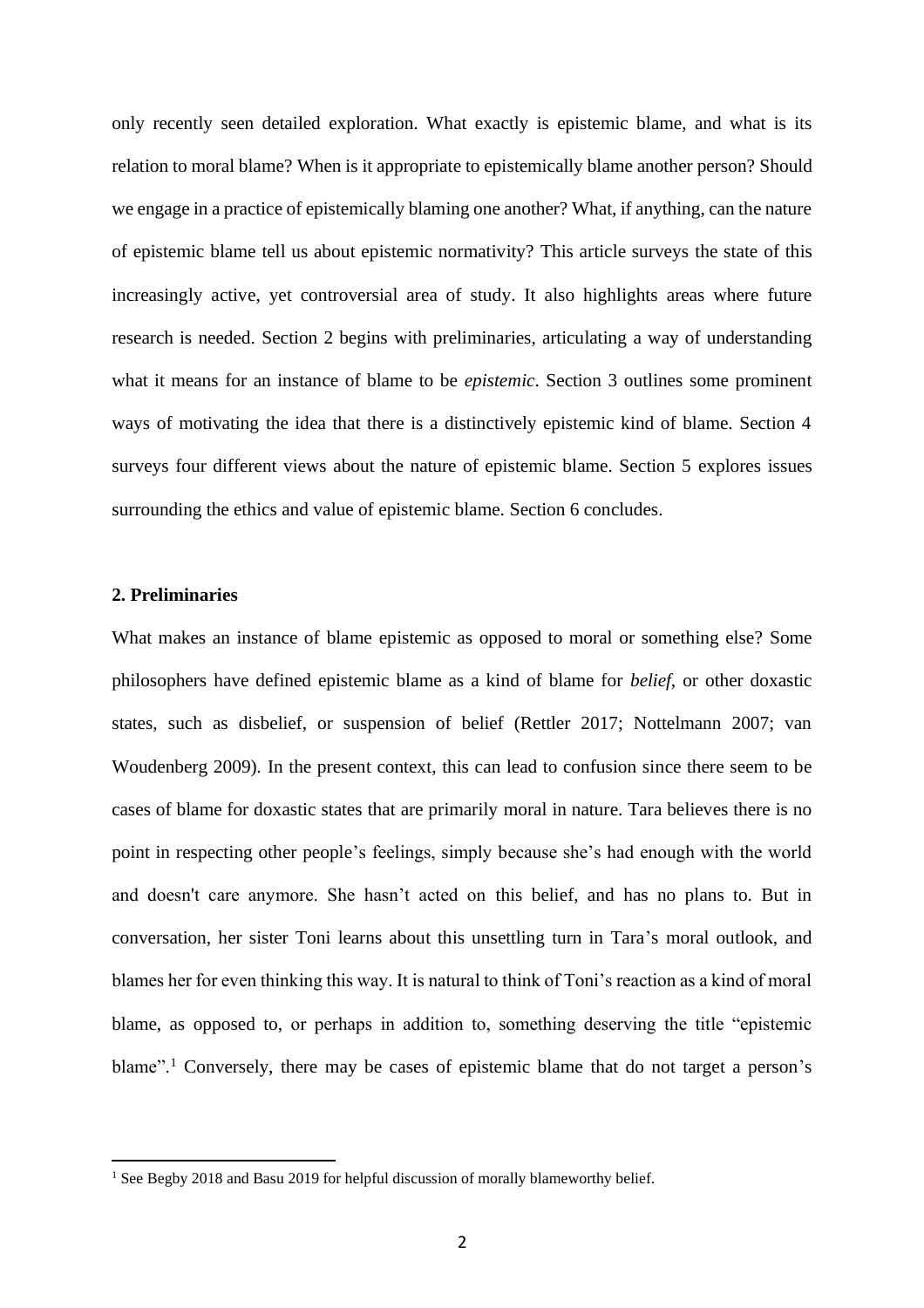doxastic states, at least not directly, or primarily. For example, epistemic blame may target an *assertion,* an action of *inquiry*, or a particular *inference* someone makes.

On a wider usage, epistemic blame is not merely blame for belief, though beliefs may be paradigm targets; rather, epistemic blame is a kind of blame directed at someone for an epistemic failing. Susan blames her colleague Max for inquiring about Prince Harry's love life, merely by consulting unreliable tabloid magazines. In this case, an epistemic norm has been violated, the target of blame has epistemically failed in some way. The idea is that an epistemic blame response is a response to *that* failing. There are at least two ways of understanding this wider view. First, we might take it to entail simply that people can be morally blamed for epistemic failings.<sup>2</sup> Perhaps blame for epistemic failings is the same sort of thing as moral blame, even though what is at issue is a distinctive kind of failing. One challenge for this approach is that it seems we can blame people for epistemic conduct that is not immoral. As Qassim Cassam argues, it seems overly moralistic to maintain that all epistemically blameworthy conduct is also worthy of moral blame (2019, 18). The example of Max is a potential case in point.

An alternative approach holds that epistemic blame is a distinctive form of blame for epistemic failings. One way to articulate this idea is in terms of the kinds of goods that epistemic blamers, as such, are in some sense concerned with. We might say that epistemic blame is a kind of blame for epistemic failings oriented distinctively around the promotion of epistemic goods such as believing truly and avoiding believing falsely (Boult 2020, 2021; Brown 2020a, 2020b; Piovarchy forthcoming; Schmidt 2021).<sup>3</sup> On this approach, many targets

<sup>2</sup> Or blamed in some other practical way, such as professionally.

<sup>&</sup>lt;sup>3</sup> I leave the connection between epistemic blame and the promotion of epistemic goods purposely imprecise. It is difficult to say anything more precise without taking on theoretical commitments about the function of epistemic blame. However, note that I do not mean to imply here that a person must *consciously endorse* epistemic norms in order to count as epistemically blaming someone. A more plausible way of understanding the connection might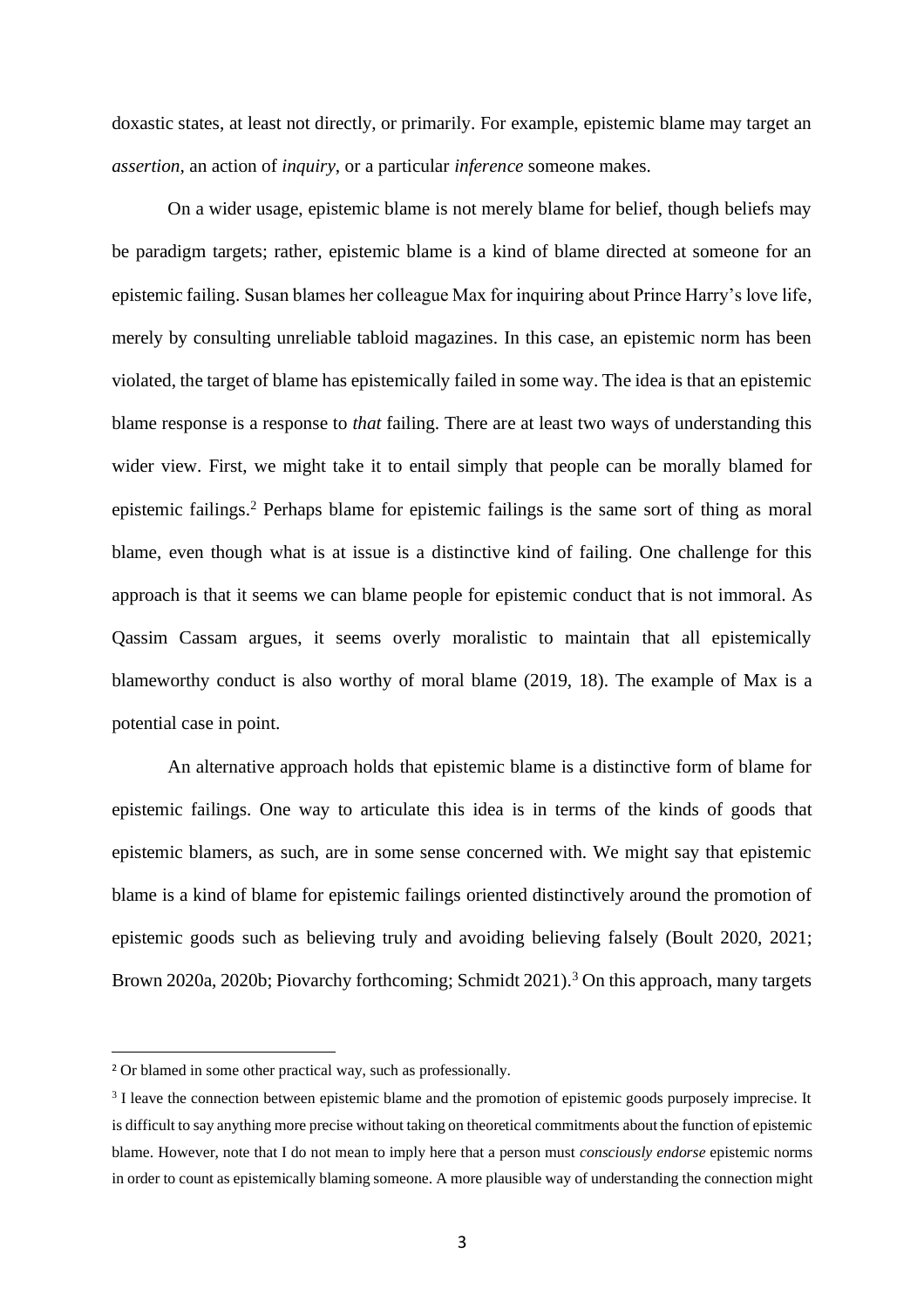of epistemic blame may also be fitting targets of moral blame, but they need not be. Unless stated otherwise, I shall have this conception of epistemic blame in mind in the remainder of this article.

A final preliminary point to emphasize is the following. Rather than merely negatively evaluating—for example, by forming a judgment that someone is epistemically unjustified, or perhaps even epistemically blame*worthy*—epistemic blamers, like their moral-blaming counterparts, are in some way *engaged* by their negative epistemic evaluations. As Pamela Hieronymi says, blame has a characteristic "sting", "force", and "depth" (Hieronymi 2004, 116-117). Presumably, if there is a distinction to draw between moral blame and negative moral evaluation, something similar holds true of epistemic blame. A central task in developing a better understanding of epistemic blame is explaining what this engagement consists in. We will return to an exploration of such options in Section 4.

## **3. Motivating Epistemic Blame**

Not everyone is convinced that there is such thing as epistemic blame. Reasons for skepticism include worries about the kind of control we have over doxastic states (Alston 1988), 4 the relationship between ethics and epistemology (Zagzebski 1996, xiv, 6; Roberts and Wood 2007, 60), and the idea that blame just is a moral concept, not an epistemic one (Kauppinen 2018). Rather than directly engage with these skeptical outlooks here, I will instead present a couple of ways of *motivating* the idea that there is a distinctively epistemic kind of blame.<sup>5</sup>

go via a causal-historical story about the *practice* of epistemic blame, connecting this practice to the needs that an epistemic community has for the acquisition and maintenance of epistemic goods (see Sections 4.4 and Section 5 for more discussion).

<sup>&</sup>lt;sup>4</sup> Alston's is the classic discussion of this worry. There are many others, including: Chuard & Southwood 2009; Chrisman 2016; Nolfi 2014; Owens 2000; Ryan 2003. See Rettler 2017 for a recent response.

<sup>5</sup> See Boult (2020) for further discussion of epistemic blame skepticism. Other prominent skeptics include Dougherty (2012, 2014), Schleifer-McCormick (2020), and Skorupski (2010).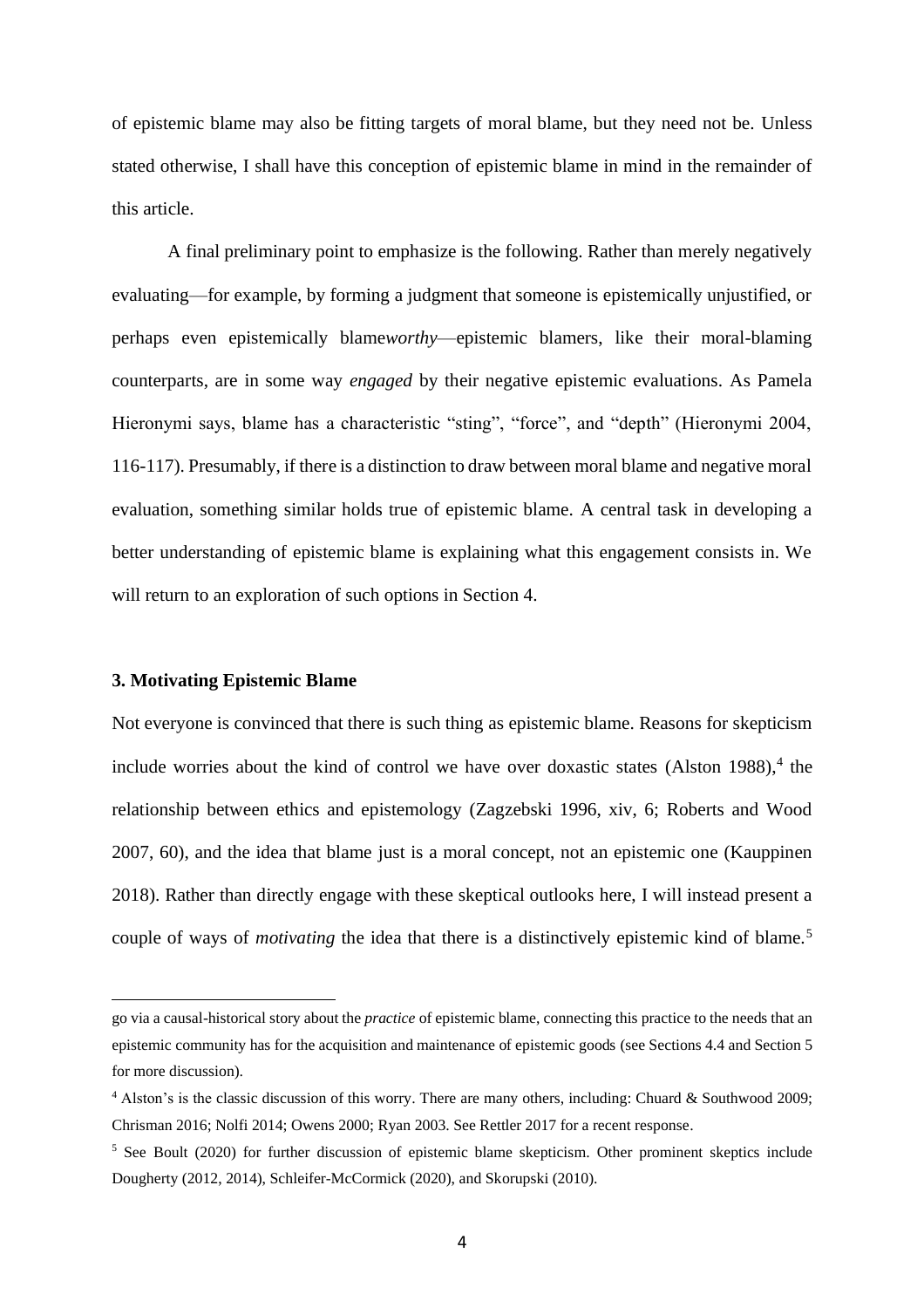These lines of thought feature prominently in the literature, whether implicitly or explicitly. The first appeals to normative parallels between ethics and epistemology; the second appeals to the role that the concept of blame plays in a number of contemporary epistemological debates.

# **3.1 Normative Parallels**

It has become commonplace in philosophy to treat ethics and epistemology as importantly related to one other. They are often both regarded as normative domains, in the sense that ethics is about what we ought to do, and epistemology is about what we ought to believe. This is a large oversimplification. But it is a useful starting point for illuminating some ways ethics and epistemology seem to parallel one another. Epistemologists interested in drawing such parallels typically focus on claims about reasons, justification, virtues, obligations, permissions, norms, and so on. In each case, there seem to be both moral/practical and epistemic varieties of these phenomena. More recently, we have also begun seeing epistemologists draw attention to things like epistemic dilemmas (Hughes forthcoming; McCain, Stapleford & Steup forthcoming), epistemic rights (Watson 2020), and epistemic injustice (Fricker 2007; Pohlhaus 2014; Wanderer 2012, 2017) in drawing or presupposing parallels between the epistemic and moral domains.

What relevance do any of these parallels have for epistemic blame? Proponents of epistemic blame can make at least two key arguments here. The first is the following:

- **i)** Blame is a central concept of ethics.
- **ii)** There are many parallels between ethics and epistemology.
- **iii)** So, we should expect there to be a kind of blame in epistemology—perhaps a distinctively *epistemic* kind of blame.

5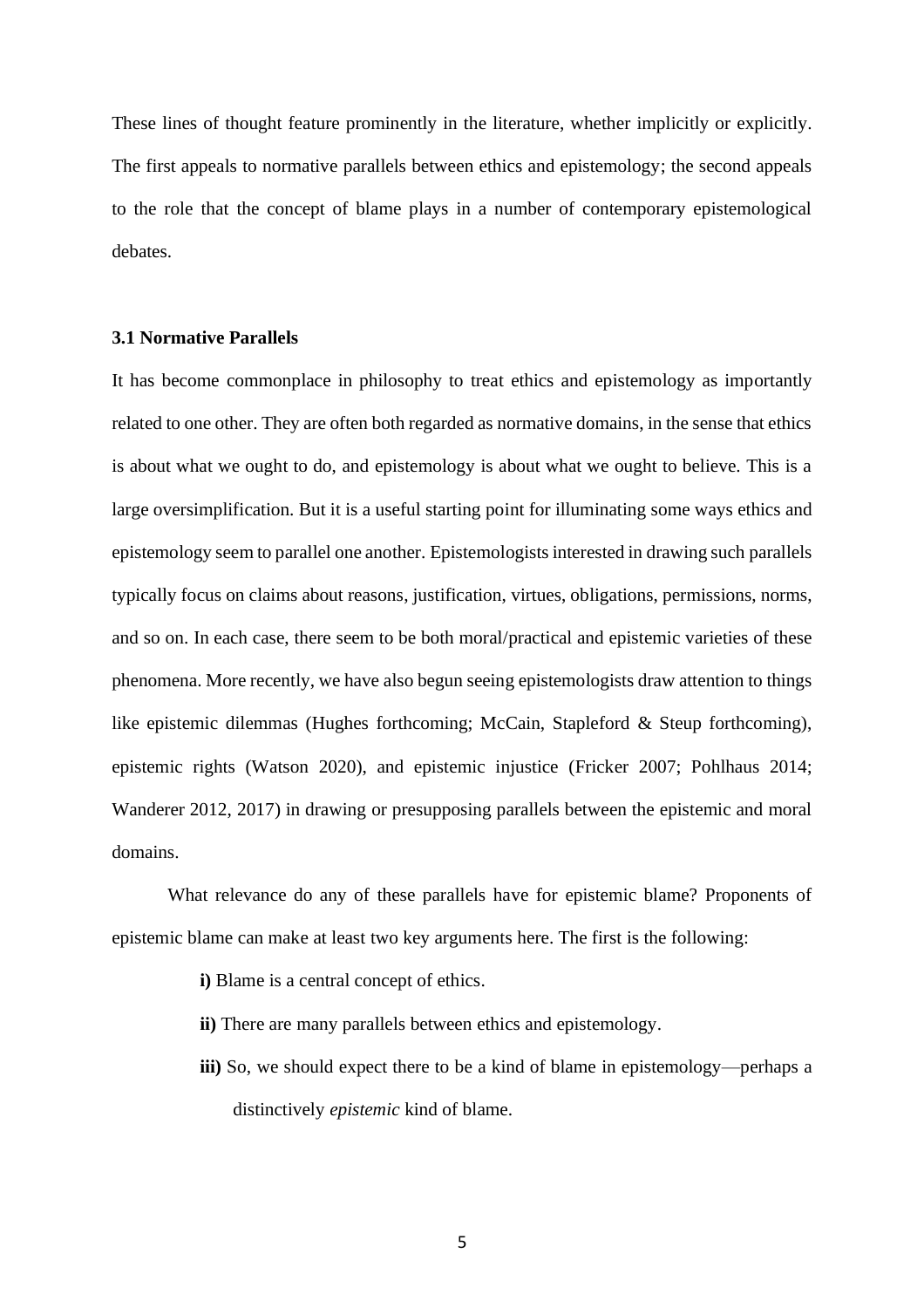Taken on its own, this is perhaps not an especially strong argument. After all, there might be an important difference between blame and other normative phenomena which renders all these parallels an unrepresentative basis upon which to reason inductively like this. However, and this is the second key argument, rather than simply being a random collection of similarities, most of these parallels are systematically interconnected. For instance, the concept of a reason is connected to the concept of rationality; the concepts of permission and obligation are connected to the concept of justification; and so on. Perhaps we should expect these parallels to tell us something about epistemic blame, because they concern an interrelated web of concepts.

This leads to a key insight: "ought"-judgments, reasons, and many other normative concepts in the moral domain stand in an intimate relationship with blame. For instance, a minimal condition on being the appropriate target of blame is that you've done something you ought not to have done, or that you weren't permitted to do. Also, it seems one cannot be blameworthy for doing something that one had no reason not to do. Given that "ought" judgments, reasons, and permissions clearly seem at home in the epistemic domain, perhaps we should expect there to be an epistemic kind of blame. Perhaps we should expect the parallel concepts of the epistemic "ought", epistemic reasons, and epistemic permissions to bear a family connection to epistemic blame and blameworthiness.<sup>6</sup>

<sup>6</sup> Some theorists see the relationship between ethics and epistemology as more intimate than one of parallel. For example, Linda Zagzebski has argued that "epistemology is a *branch* of ethics" (Zagzebski 1996, xiv, 6). Others say things that seem to imply the two domains are not really distinct at all—perhaps one is simply a sub-domain of the other, or perhaps all evaluative claims in one are grounded in or in some way reducible to claims in the other. Such theorists will likely be skeptical of the idea of a distinctive form of epistemic blame; indeed, this is one of the sources of skepticism about epistemic blame mentioned above. Notice, however, that this simply reinforces the claim being made here: namely, that drawing *parallels* between ethics and epistemology is a way motivating epistemic blame. See Baehr (2012, 206-220) for helpful discussion of ways of understanding the relationship between ethics and epistemology (albeit one that is focused primarily around the distinction between intellectual and moral virtues).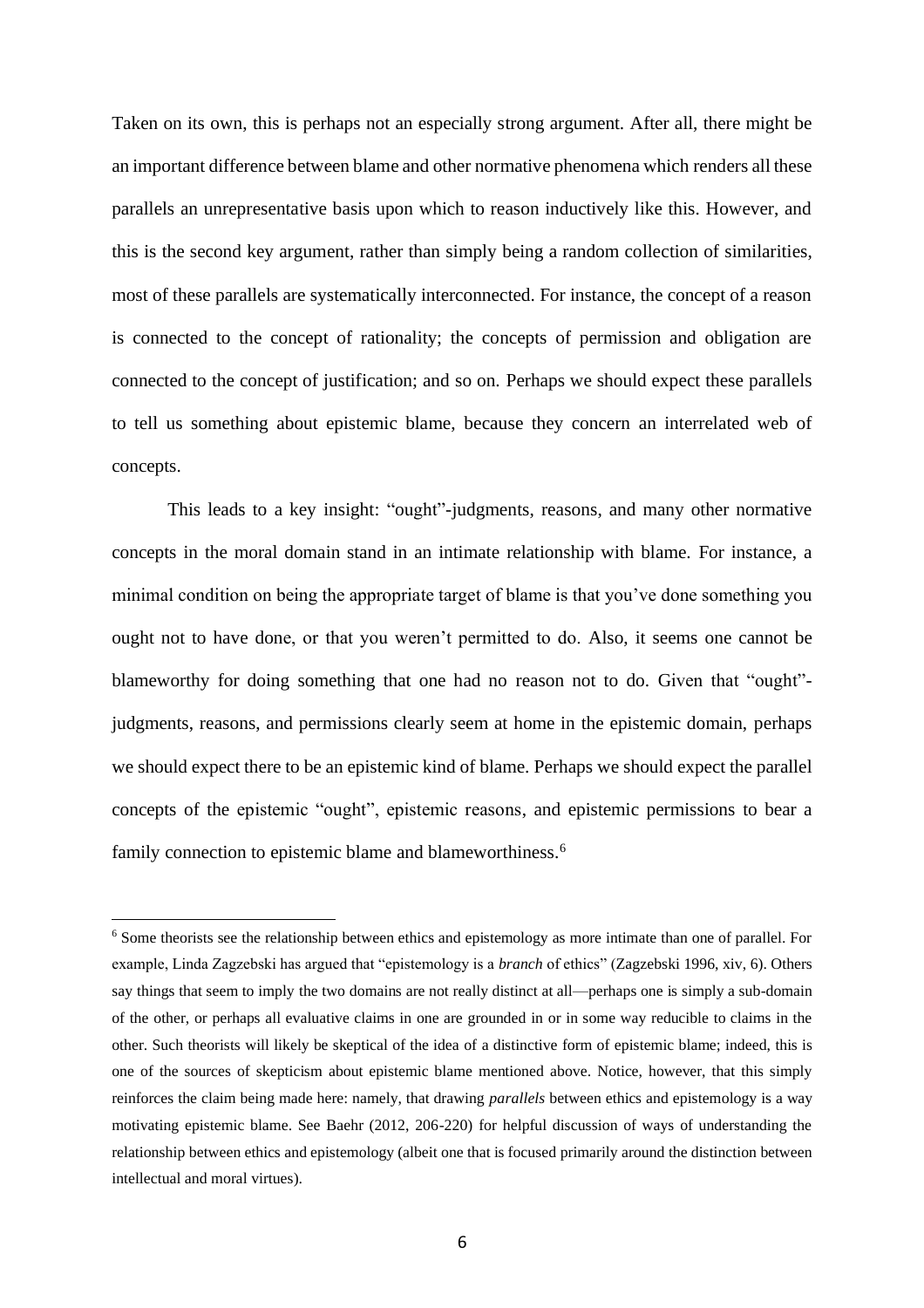## **3.2 The Role of Epistemic Blame in Epistemology**

The argument from parallels concludes that we should *expect* there to be such a thing as epistemic blame. In line with this expectation, epistemologists do increasingly deploy the notion of epistemic blame in debates about other epistemological issues. Jessica Brown is one of the leading theorists to point out the fundamental role that appeals to epistemic blame, blameworthiness, and blamelessness play in epistemological theorizing. She highlights the importance of blame-talk for the epistemic *norms* debates (Brown 2017, 1). She also argues that blame-talk is important in debates about epistemic justification. Regardless of whether one is a radical externalist, 7 a standard reliabilist, or an internalist evidentialist about epistemic justification, it seems one must draw a distinction between justified and merely blameless belief in order to account for a fundamentally diverse range of cases (Brown 2020a; Boult 2019, 2017a, 2017b; see also Williamson forthcoming; Littlejohn forthcoming).

For instance, given that radical externalists maintain that epistemic norms are factive, it seems there can be pairs of cases in which agents are unjustified with respect to a factive norm, but where there is nevertheless an intuitive normative difference between the cases. Perhaps agent A formed a false belief by wishful thinking, and agent B was carefully deceived. A and B both have unjustified beliefs by radical externalist lights; given the intuitive normative difference between the cases, we might worry whether radical externalists have a correct understanding of the nature of justified belief. In order to respond to this sort of worry, radical externalists typically appeal to the idea that the difference here comes down to a difference in blamelessness/blameworthiness. Agent A is unjustified and *blameworthy,* while agent B is

<sup>7</sup> A radical externalist endorses a *factive* conception of epistemic justification (Littlejohn 2012; Sutton 2007; Williamson forthcoming).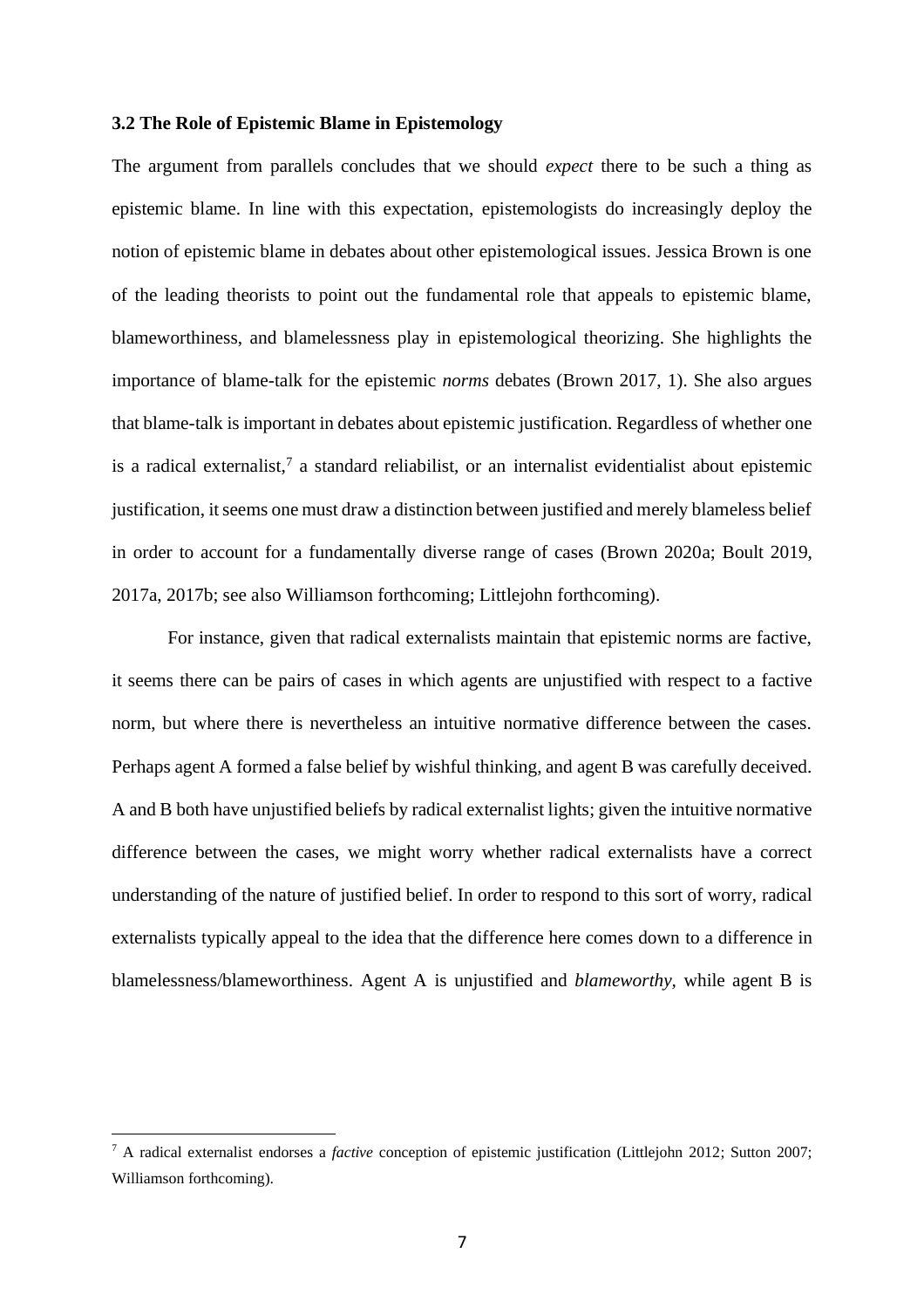unjustified but blameless. Similar points can be made about internalist evidentialism and views that fit somewhere between these two extremes, such as simple forms of reliabilism.<sup>8</sup>

In addition to playing this role in debates about epistemic norms and epistemic justification, the concept of epistemic blame appears centrally in the large debate about the kind of *control* we have over our doxastic states. The main driver of that debate is the question of how, given the seeming lack of voluntary control we have over our doxastic states, people can ever be appropriate targets of blame, or other "deontological" forms of evaluation, concerning their doxastic states. A related literature directly explores the concept of "blameworthy belief": theorists have developed complex accounts of the conditions under which someone *counts* as blameworthy for their doxastic states. There is a firm connection here with the doxastic voluntarism literature, insofar as theorists have typically sought to find conditions on blameworthy belief that do justice to the kind of control (or lack thereof) people seem to have over their doxastic states (Peels 2017; Nottelmann 2007; Montmarquet 1993, 2008). 9

The amount of work that has been done in this area might make it seem as though the topic of epistemic blame is well-worn. But this would be a mistake. There are many philosophical issues surrounding blame and blameworthiness. Two importantly different questions are: what *is* blame? And when is blame *appropriate*? Answering the first question requires articulating the nature of blame, explaining what attitudes, actions, feelings, or dispositions make it the sort of thing it is. Answering the second question requires developing an account of the *norms* governing blame. It requires developing an "ethics of blame". Under what conditions is it appropriate to blame someone? Should we ever epistemically blame

<sup>8</sup> See Brown (2020, 4-5) for discussion.

<sup>9</sup> Contributors to these debates about doxastic control and blameworthy belief do not always seem to be interested in the conception of epistemic blame I narrowed discussion down to in Section 2. In many cases, I find it somewhat unclear what conception of blame is at issue in these debates.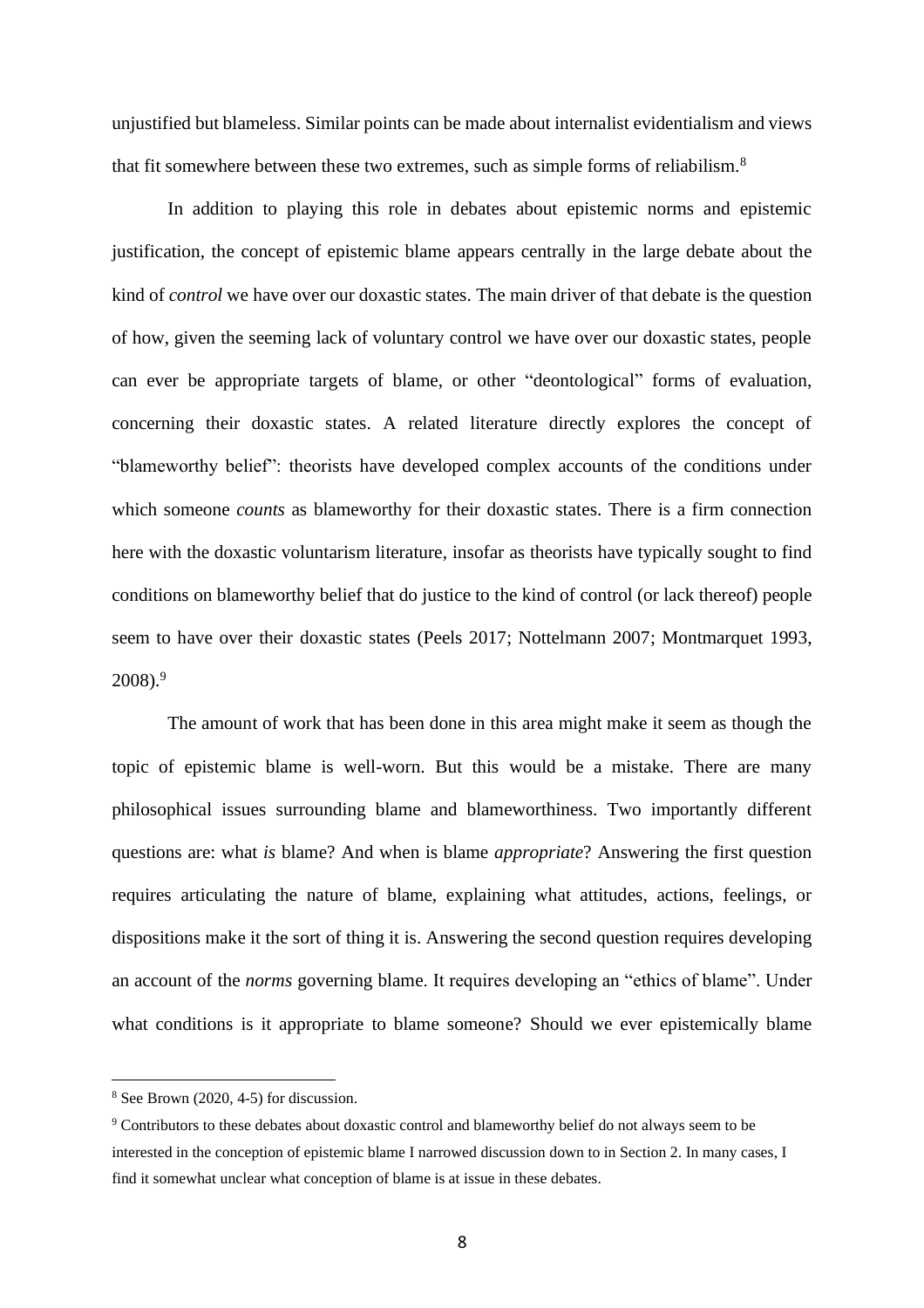others? These sorts of questions obviously give rise to a wide range of further issues, many of which comprise distinct areas of study in their own right, including issues surrounding the standing to blame, the nature of excuses and forgiveness, and the value of our blaming practices.

#### **4. The Nature of Epistemic Blame**

The most detailed theorizing about the nature of epistemic blame has proceeded by drawing on existing work on the nature of moral blame and extending it to the epistemic domain. There are at least *four* main views in the literature: the emotion-based view (Rettler 2017; Nottelmann 2007; McHugh 2012), the desire-based view (Brown 2020a), the relationship-based view (Boult 2020; 2021), and the agency-cultivation view (Piovarchy forthcoming). In this section, I briefly outline the main idea behind each of these approaches to the nature of epistemic blame.

#### **4.1 The Emotion-Based View**

According to the emotion-based view, epistemic blame is the manifestation of reactive attitudes such as indignation and resentment, directed towards a target as a result of the judgment that the target has (culpably) violated some epistemic norm. While few authors have spent time defending this idea explicitly, it is presupposed in a wide range of discussions in epistemology. For example, Nikolaj Nottelmann says: "It seems highly plausible that an agent's epistemic blameworthiness may sufficiently justify attitudes such as resentment or indignation taken towards her, at least mild degrees of such attitudes" (2007, 3). Conor McHugh says, "We blame and even *resent* people, when, for example, they form foolish or hasty beliefs on matters of importance, and when they fail to believe what they should" (McHugh 2012, 66 (my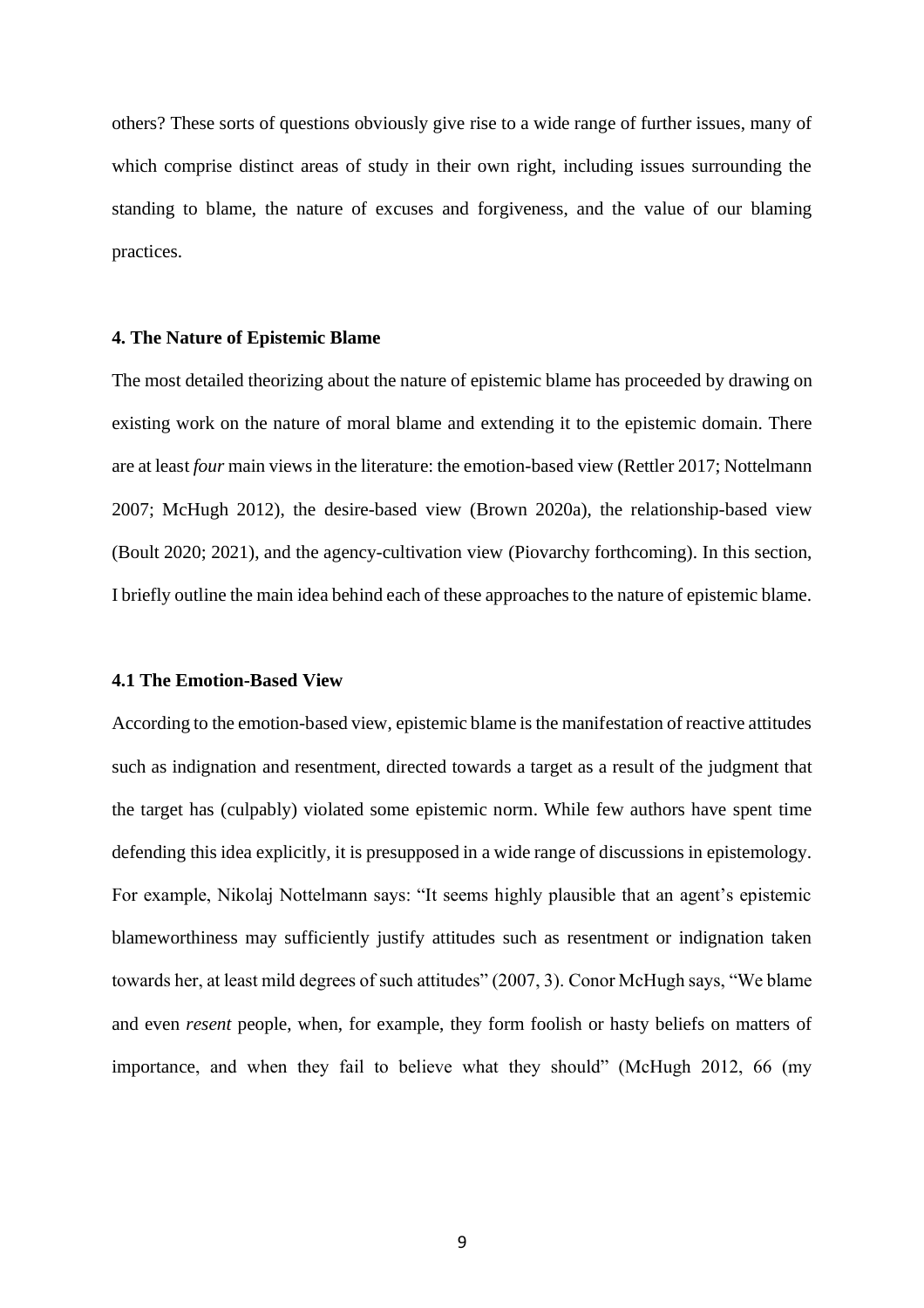emphasis)).<sup>10</sup> In a third example, after presenting three paradigm cases of epistemic blame, Lindsay Rettler says "...[the] blame specifically targets the faulty belief of another agent. The blaming agents hold others responsible for their beliefs by feeling resentment, indignation, and guilt, respectively" (Rettler 2017, 4).

It is fair to say that this way of understanding of the nature of epistemic blame has been the dominant view in epistemology until relatively recently. Perhaps one reason it has enjoyed this prominence is because emotion-based views of *moral* blame are highly prominent. Indeed, many seem to regard emotion-based views of moral blame as most closely aligned with our common-sense understanding of blame (Menges 2017; Strawson 1962; Wolf 2011; Wallace 1994, 2013).

Emotion-based approaches to moral blame have come under fire in recent years with powerful counterexamples. Many find it obvious that there are instances of "affectless blame", cases in which we blame someone but do not feel any negative emotion. Sher offers examples of blaming dead people in the distant past, blaming one's child for a relatively innocuous lie, or blaming a criminal for committing a burglary one casually reads about in the Saturday morning paper (2006, 90).<sup>11</sup> It is interesting to note that, if the emotion-based account of moral blame faces challenges here, it seems—on the face of it, anyway—that an emotion-based account of epistemic blame is even more problematic. This is because an emotion-based approach to epistemic blame seems to be even more at odds with our actual normative practices: it is far from clear that reactive attitudes such as indignation and resentment are appropriate responses to the typical sorts of epistemic failings that many epistemologists use in their examples of epistemically blameworthy failings.

<sup>&</sup>lt;sup>10</sup> McHugh here appears to treat blame as its own sui generis attitude, alongside resentment. I leave to one side the question of whether this excludes him from the emotion-based camp.

<sup>&</sup>lt;sup>11</sup> See also Fricker (2016, 170) and Scanlon (2008, 128).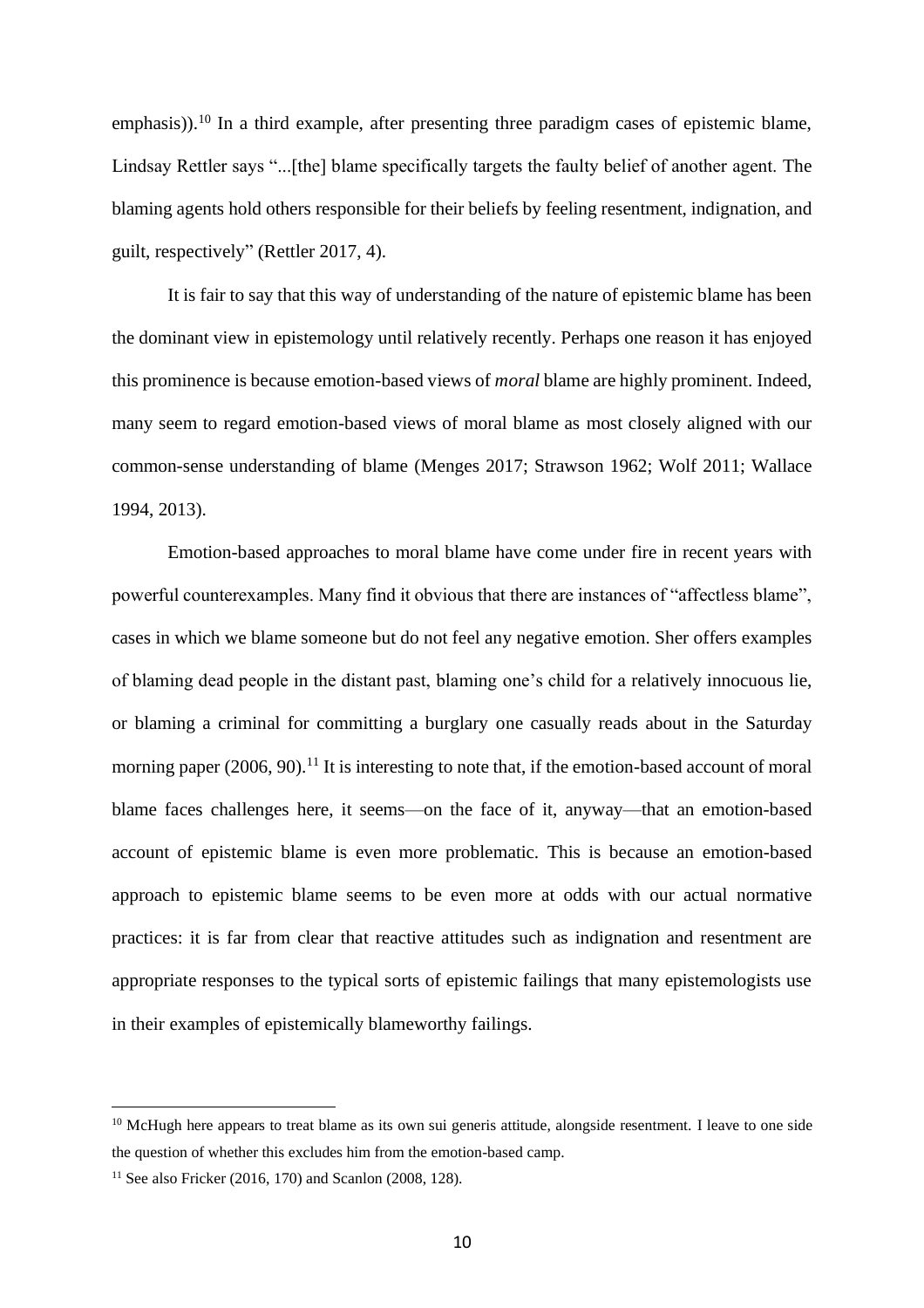There is room for debate here. Some may find it plausible that indignation and resentment are just as at home in the epistemic domain as they are in the moral domain, and may be willing to defend an emotion-based view against apparent counterexamples accordingly.

## **4.2 The Desire-Based View**

Recently, Jessica Brown (2020) has drawn on work from George Sher (2006) to defend a desire-based account of epistemic blame. Sher argues that moral blame consists in a characteristic set of dispositions—dispositions that we ordinarily associate with blame, such as dispositions to reproach, feel anger, verbally request reasons, and apologize (in the case of selfblame)—unified in their causal connection to a certain belief-desire pair. The belief in question is that an agent has "acted badly" (a technical term, roughly referring to a culpable violation of a moral norm), and the desire is that they not have acted badly. According to the account, the dispositions characteristically associated with blame just are the sorts of things we should expect to result from the *frustration* of a person's desire that the target of blame not have acted badly. Blame is what happens when our desire that people not culpably violate moral norms is frustrated.

Brown argues that this framework smoothly extends to the epistemic domain. Epistemic blame consists in a characteristic set of dispositions—dispositions that we ordinarily associate with epistemic blame, such as dispositions to reproach, feel upset, and verbally request reasons—unified in their causal connection to a certain belief-desire pair. According to Brown, the belief in question is that an agent has "*believed* badly" (a technical term roughly referring to a culpable violation of an epistemic norm), and the desire is that they not have believed badly. On this account, epistemic blame is what happens when a person's desire that someone not have culpably violated an epistemic norm is frustrated.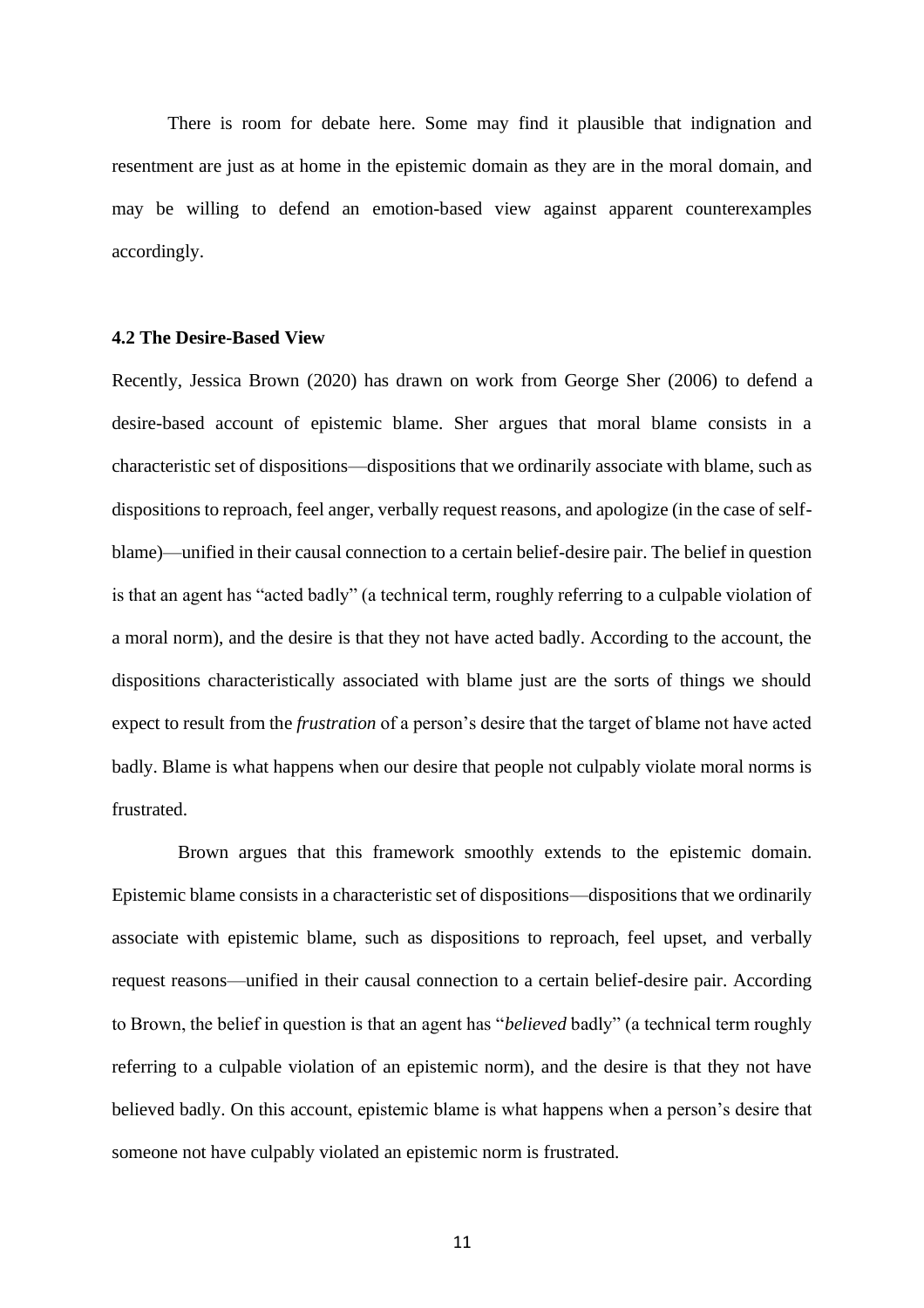This account has a variety of advantages. For example, for those who worry about the awkwardness of indignation and resentment in the epistemic domain, the account does not require the manifestation of such attitudes in all cases of epistemic blame. Indeed, a virtue of the account is its flexibility: epistemic blame is plausibly a highly *variable* response; the account nicely accommodates this because there are many different behaviours and attitudes that we can expect the relevant desire frustration to give rise to.

Still, we might be worried about whether all cases of epistemic blame involve the desire that someone not have believed badly. Is it not possible to epistemically blame someone for an epistemic failing and nevertheless be *glad* of their mistake (consider epistemically blaming a rival)? While Brown has responses to such worries, it seems fair to wonder whether epistemic blame bears as intimate a connection to desires about bad beliefs as her account requires.<sup>12</sup>

#### **4.3 The Relationship-Based View**

We might agree with Brown that some kind of motivational component is necessary for epistemic blame. But precisely for reasons surrounding difficulties with the desire component, we might attempt to connect epistemic blame to a different kind of motivational component altogether.

According to Boult, epistemic blame is constitutively connected to a kind of *relationship-modification.* Drawing primarily on the work of T.M. Scanlon (2008; 2013), Boult argues that members of an epistemic community stand in an "epistemic relationship" with one another. This relationship consists in a reciprocal set of intentions and expectations that are oriented towards one another's epistemic agency. When A epistemically blames B, A judges

<sup>&</sup>lt;sup>12</sup> See Piovarchy (forthcoming) and Boult (2021) for critiques of Brown's account. See Brown (2020, 12-13) for her discussion of these issues.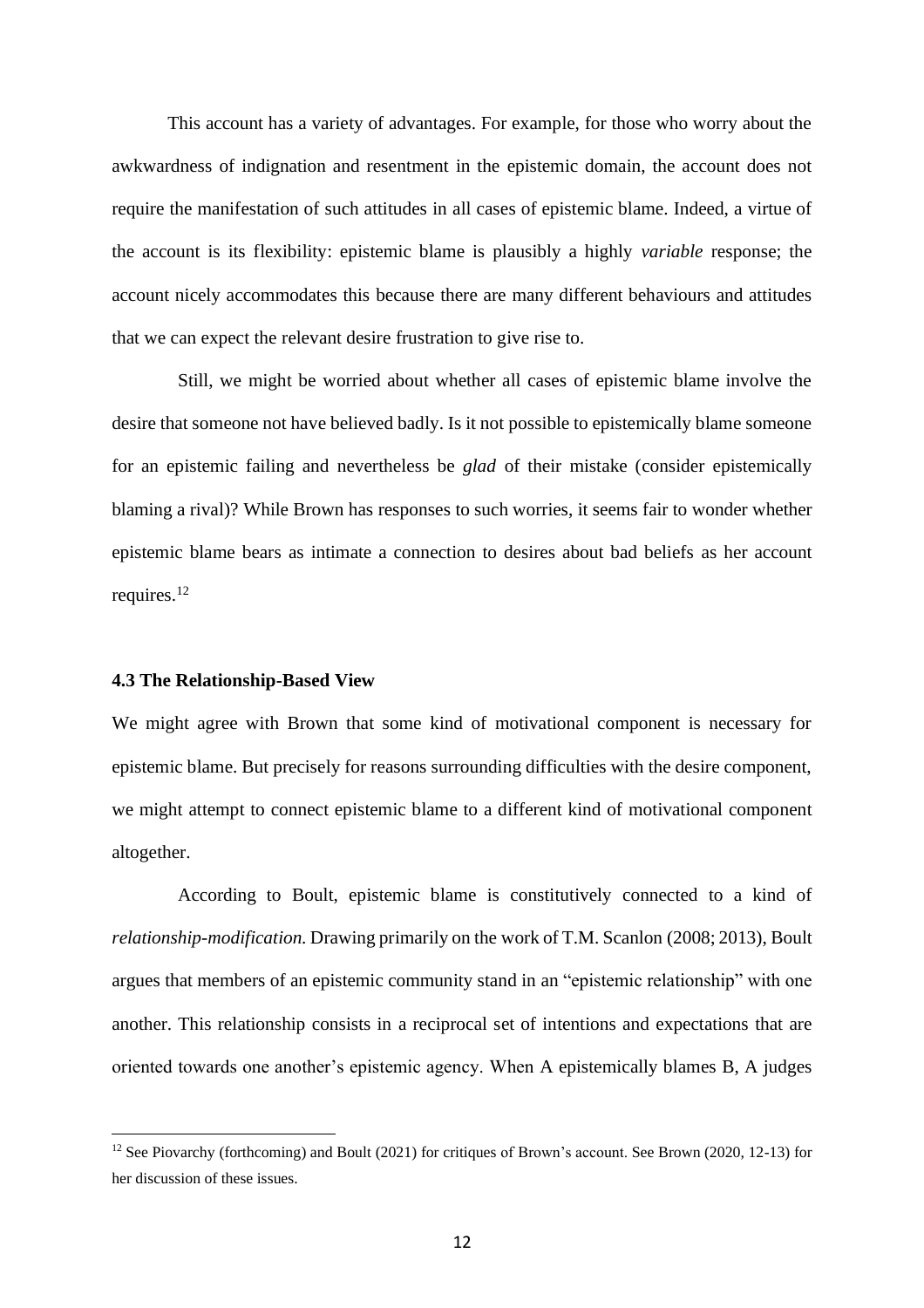that B has done something that falls short of the "normative ideal" of this epistemic relationship, and modifies certain intentions and expectations that are partially constitutive of A's epistemic relationship with B, in a way made fitting by that judgment. In a bit more detail, the idea is that when all goes well, members of an epistemic community expect of one another that they will meet certain epistemic conditions in the general running of their intellectual lives. Other things being equal, they also intend to trust one another's word, unless they have good reason not to. On the relationship-based view, a paradigm form of epistemic blame consists in modifying one's intention to *epistemically trust* the word of another upon judging that they fall short of certain epistemic expectations. For instance, if A reveals to B that A has a strong tendency to think dogmatically about human impact on climate change, B might modify her intention to epistemically trust A's word on matters concerning human impact on climate change. Under certain conditions, this just is what epistemic blame consists in.<sup>13</sup>

One advantage of this approach is that it may avoid the controversy surrounding whether epistemic agents generally *desire* that people not culpably violate epistemic norms. It can also account for the variability of epistemic blame. According to the account, there are as many ways of epistemically blaming someone as there are ways of adjusting the intentions and expectations that comprise one's epistemic relationship with that person. Additionally, the account strikes an ecumenical stance on indignation and resentment: manifesting such attitudes is *one* way of responding to a judgment of epistemic relationship-impairment, but there are many other ways that do not involve these attitudes.

A potential disadvantage of this approach is that it may inherit worries faced by Scanlon's own account. A number of authors have accused Scanlon of "leaving the blame out

<sup>&</sup>lt;sup>13</sup> How does this paradigm extend to cases of epistemic self-blame? We can simply countenance the idea that one has certain intentions and expectations oriented towards one's own epistemic agency, and that one can judge oneself to fall short of the relevant normative ideal, and modify one's intentions and expectations towards oneself in a way that is in some sense made fitting by this judgment. Perhaps the relevant modifications concern the degree to which one intends to epistemically trust oneself in the future, though other possibilities may be more fitting in the case of epistemic self-blame.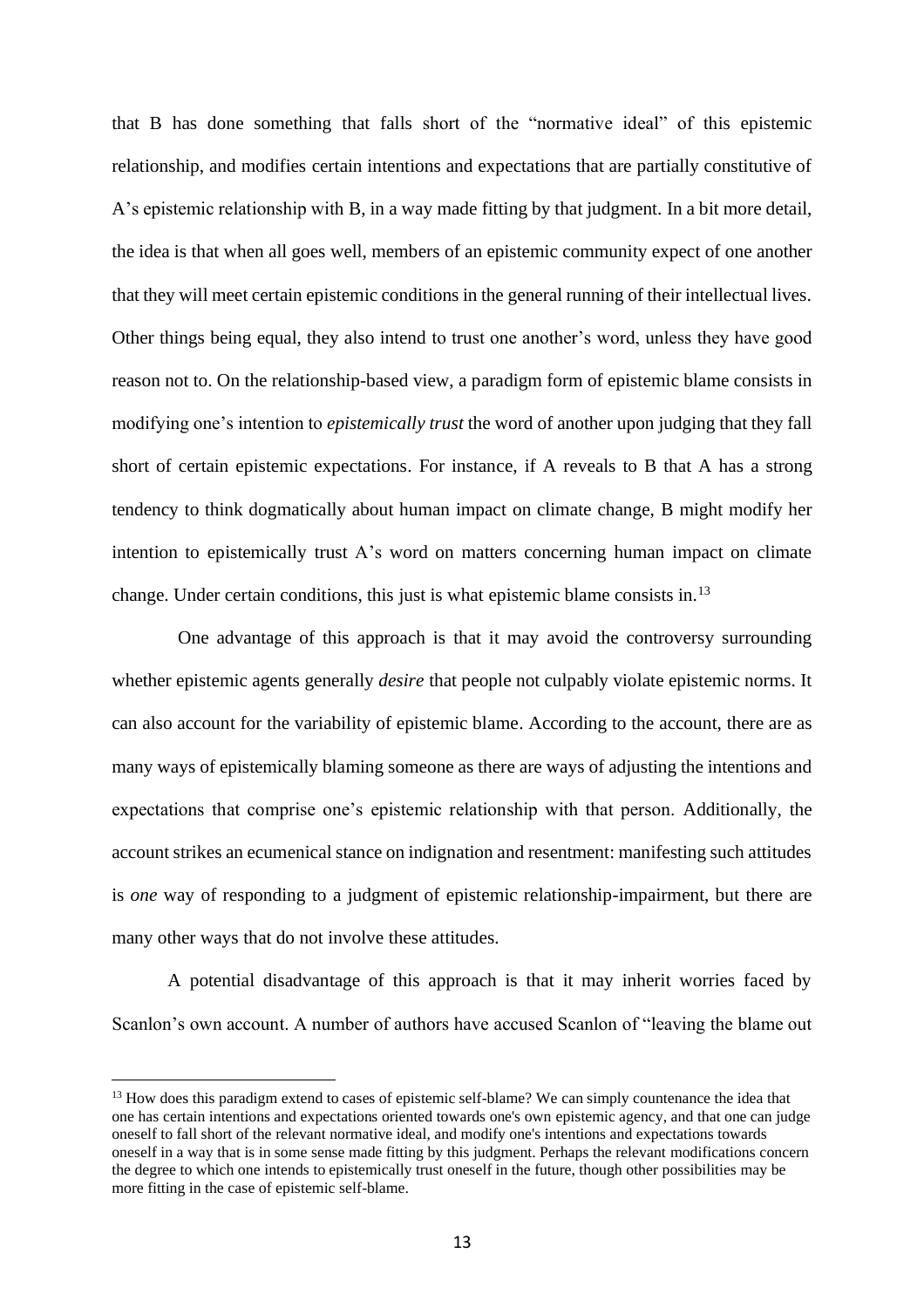of blame" (Wallace 2013, 349). The account strikes some as too permissive when it comes to classifying cases. We might be worried that the same is true of an epistemic extension of the relationship-based framework. For example, we might worry whether intending to suspend one's presumption of epistemic trust in the word of another is a robust enough response to count as a kind of blame response. That said, just as Brown has responses to the central worries for her account, Boult too has argued that such worries can be accounted for (Boult 2021, 16- 21). Indeed, in light of the apparent inappropriateness of indignation and resentment in the epistemic domain, it may be the case that what some regard as disadvantages of the framework in the moral domain are actually *advantages* for its epistemic extension.

## **4.4 The Agency-Cultivation View**

For those skeptical of the idea that we can successfully theorize about epistemic blame by starting directly with questions about epistemic blame's nature, recent work by Adam Piovarchy will be of interest (forthcoming). Piovarchy turns to a prominent defender of "forward-looking" approaches to moral responsibility—Vargas (2013)—and, extends Vargas' ideas about moral blame to the epistemic domain.<sup>14</sup>

According to Vargas, blame-reactions discourage certain kinds of behaviour while praise-reactions encourage others. Blame thus functions in a moral agent's development as a kind of external motivator to behave in certain ways. This motivation gradually becomes internalized by the agent in the form of responsiveness to moral reasons. In a word, blame functions as a vector for moral agency cultivation: by internalizing the expectations and demands encoded in the blame responses of members of the moral community, agents become

<sup>&</sup>lt;sup>14</sup> See McGeer (2013, 2014, 2015) and Jefferson (2019) for other influential forward-looking approaches to responsibility and blame.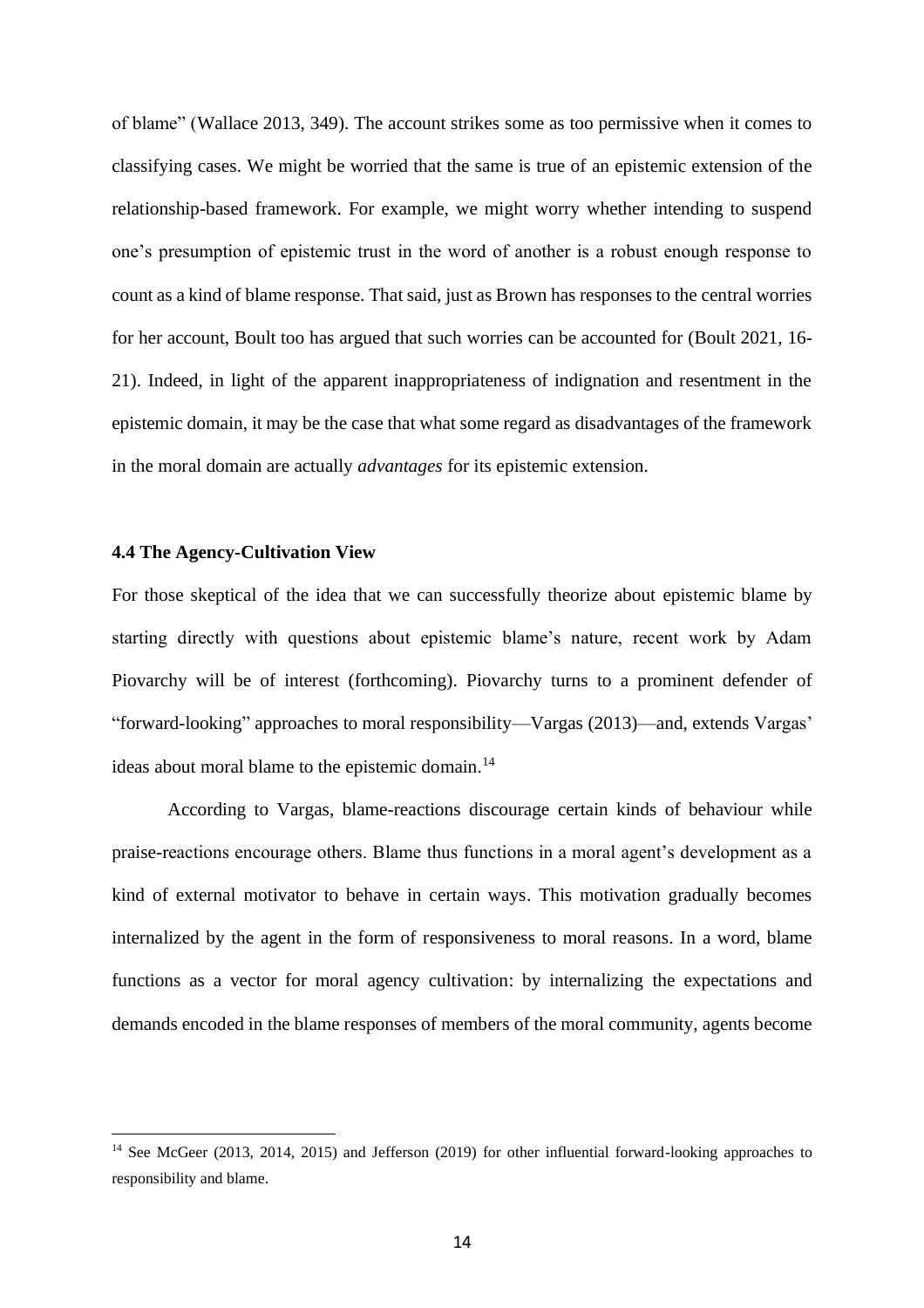sensitive to moral reasons.<sup>15</sup> Similar to Sher, what blame *consists* in is a judgment that someone is blameworthy—meaning they are an appropriate target of certain interpersonal reactions, such as resentment and indignation—which in turn creates a disposition to engage in blamereactions—things like verbal condemnation, calls for censure or shame, avoidance, emotional distance—the expression of which communicates to the target of blame dissatisfaction with their violation of moral standards. According to the account, this sort of response is particularly well-suited to play the functional role of blame.

Extending this idea to the epistemic domain, Piovarchy argues that epistemic blame functions as a kind of vector for epistemic agency cultivation. Just as members of the moral community have an aversion to moral blame-reactions, so to do members of the epistemic community have an aversion to epistemic blame-reactions. As a judgment connected to a set of negative interpersonal reactions, epistemic blame functions to discourage certain kinds of epistemic behaviours, and this in turn cultivates their epistemic agency, a kind of responsiveness to epistemic reasons.

This approach would seem to enjoy a number of the benefits of Brown's account (the story about the actions and attitudes typical of epistemic blame is very similar). And it has the added bonus of being naturally connected to a story about the value of epistemic blame. But the account also inherits a general set of worries faced by forward-looking approaches to blame. For example, blame may have many functions; one job is to explain why the particular function focused on by a given forward-looking account is the most central or important one. Another worry is whether *blame* is really the best means for performing that function (e.g. promoting

<sup>&</sup>lt;sup>15</sup> To avoid objections to forward-looking accounts of blame, Vargas draws the following important distinction. He points out that his view is not that *individual blame-reactions* have the function of cultivating agency; rather, his view is that the *practice* of blame has the function of cultivating agency. On this picture, individual instances of blame can be justified by backward looking considerations, such as the judgment that a person is blameworthy. See Piovarchy (forthcoming, 18) for helpful discussion.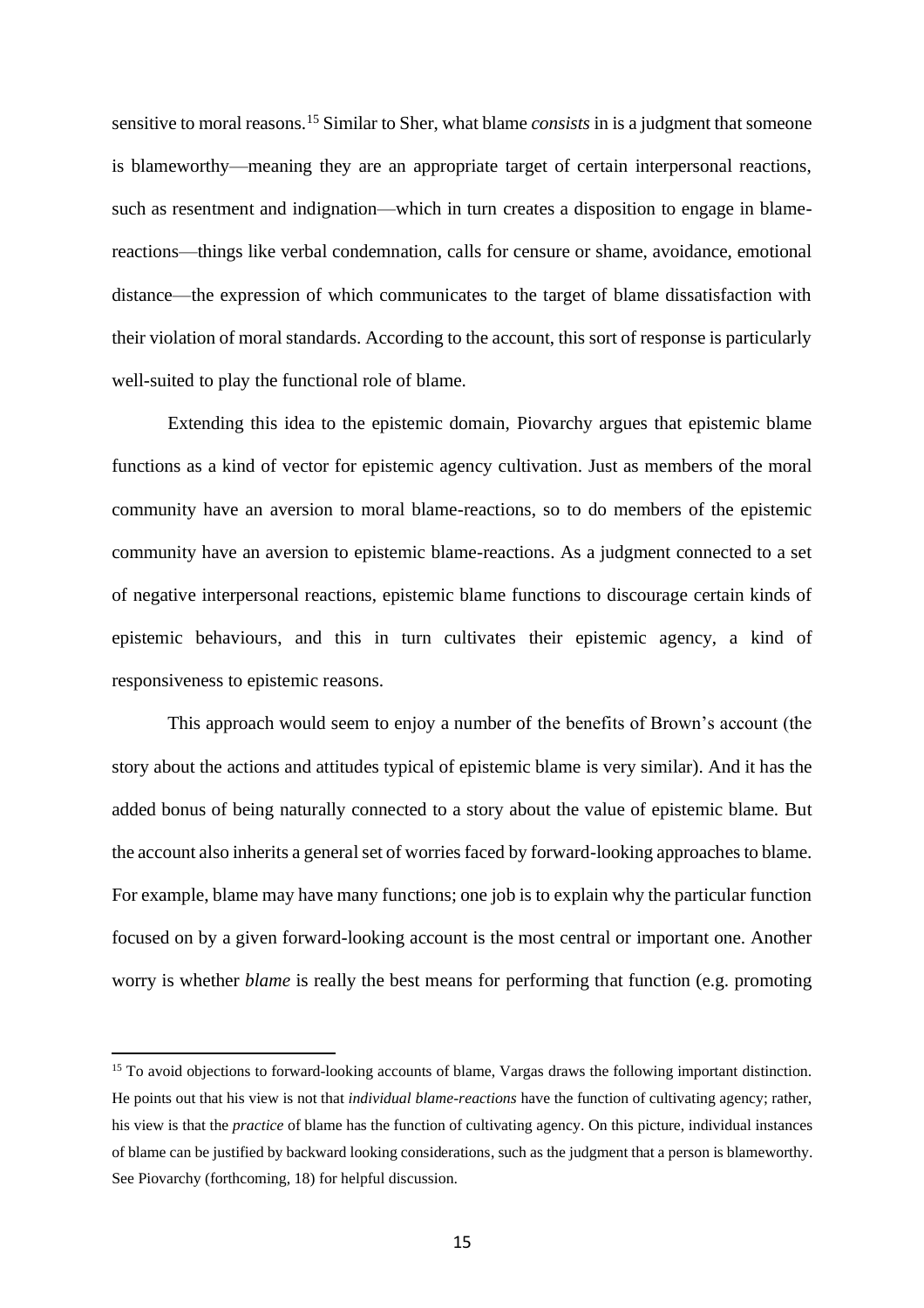the uptake of epistemic agency), or whether there might be other, better ways to strive for. I return to a brief discussion of the forward-looking dimension of Piovarchy's view below.

#### **5. The Ethics and Value of Epistemic Blame**

In addition to questions about the nature of epistemic blame, a number of important questions arise when thinking about the *ethics* and *value* of epistemic blame.

Regarding the first set of questions, perhaps most central are issues surrounding the "standing to blame". In order for one's blaming another person to be justified, not only must the target of blame have done something wrong, and be blameworthy for doing so, it seems certain facts about the *blamer* must obtain as well. A large literature has developed around questions about what these conditions on standing to blame are (Bell 2013; Fritz & Miller 2018; Seim 2019; Radzik 2012; Todd 2017; Smith 2007). Some of the most prominent candidates include the idea that the blamer must not be guilty of committing the same wrongdoing as the target of blame ("hypocrisy condition"), or be complicit in that very wrongdoing ("complicity condition"); some have argued that the target of blame must in some sense belong to the same moral community as the blamer ("contemporary condition"), and, perhaps relatedly, that the target of blame's wrongdoing must in some sense harm or affect the blamer or others close to them ("business condition").<sup>16</sup>

To give a sense of the issues that may arise when thinking about epistemic blame in this context, consider just one example. We might wonder whether, or to what extent, epistemic norm violations really affect or harm anyone beyond the violators themselves. The question seems especially apt if we bear in mind that—as I indicated in Sec 2—epistemic blame as I

<sup>&</sup>lt;sup>16</sup> Not everyone is convinced that "standing" is an important consideration when it comes to determining the appropriateness or justifiedness of blame. See Bell (2013) for a general critique. See also Dover (2019), for a critique of what I'm calling the hypocrisy condition.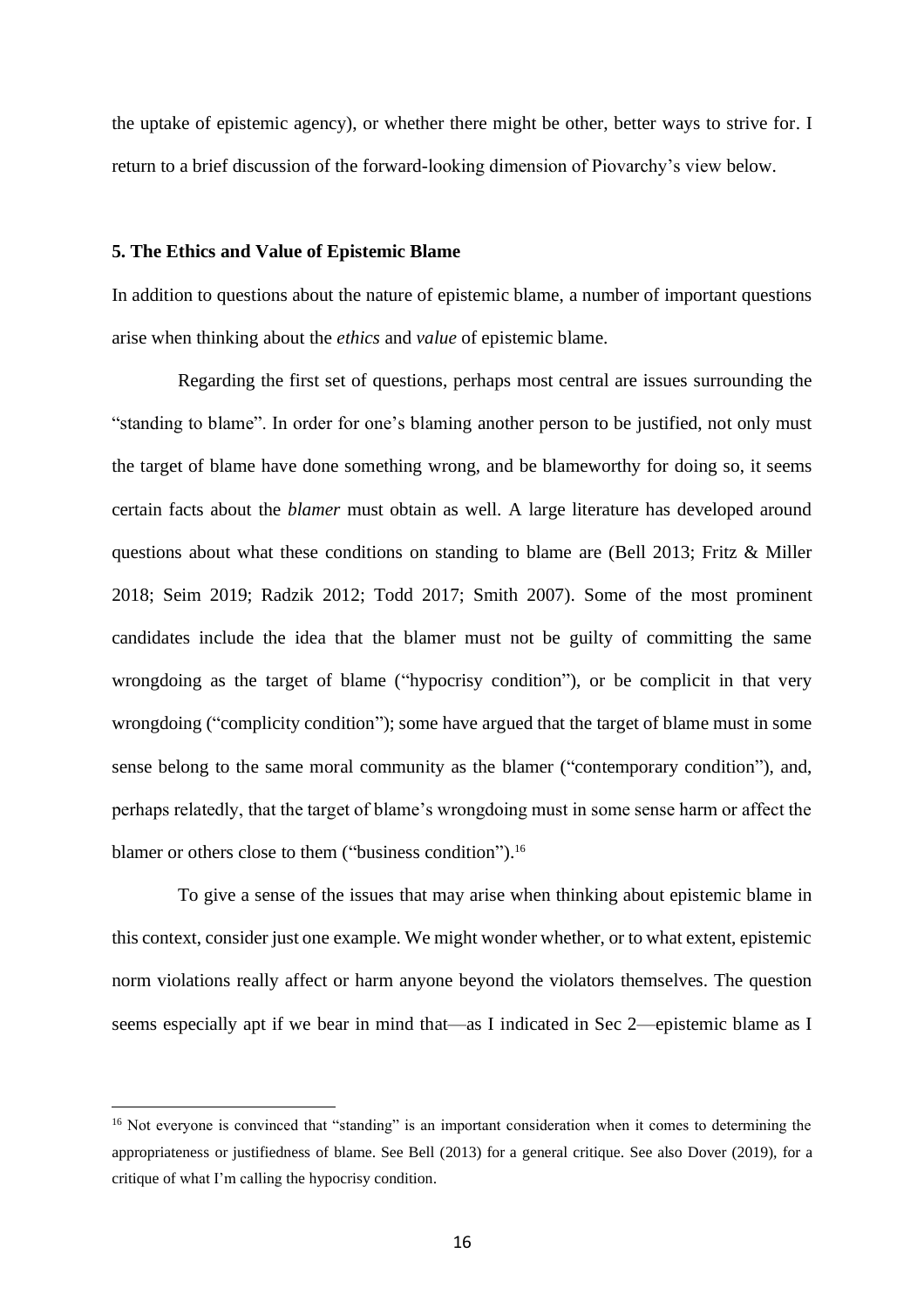understand it here concerns the violation of epistemic norms *as such.* Again, the idea is that this is part of what sets epistemic blame apart from moral blame; epistemic blame qua distinctive kind of blame-response does not concern the practical or moral consequences that may result from epistemic norm violations. Is a person's violation of an epistemic norm, *as such,* really the business of anyone else? If so, what makes this the case? If the business condition is a bona fide condition on standing to blame, then these sorts of questions would seem to take on a considerable degree of importance (Boult forthcoming). Absent answers, we may be left wondering how it is possible for anyone to have the standing to epistemically blame anyone else, which may in turn be tantamount to a kind of skepticism about the very idea of epistemic blame. Room for future research in this area includes addressing whether the business condition applies in the epistemic domain. If it does, then future research could also aim to provide a more detailed understanding of whether and why epistemic failings can count as the business of others.

A different set of questions concerns the value of epistemic blame. What is the utility or value of our epistemic blaming practices? Should we epistemically blame one another? Or might we be better off replacing epistemic blame with something different? This area intersects with our understanding of the nature of epistemic blame. Views about the value of epistemic blame have differing degrees of plausibility depending on whatever it is we think epistemic blame consists in.

For example, going Brown's route—and drawing on some further ideas from Sher (2006, 116-138)—we might argue that epistemically blaming others has value insofar as it reflects one's care and concern for epistemic normativity. Recall, on this view, epistemic blame consists in dispositions caused by the frustration of a desire that people not believe badly. This desire, we might think, is reflective of one's care and concern for epistemic normativity. Since caring about epistemic normativity seems to be something of value—perhaps both intrinsically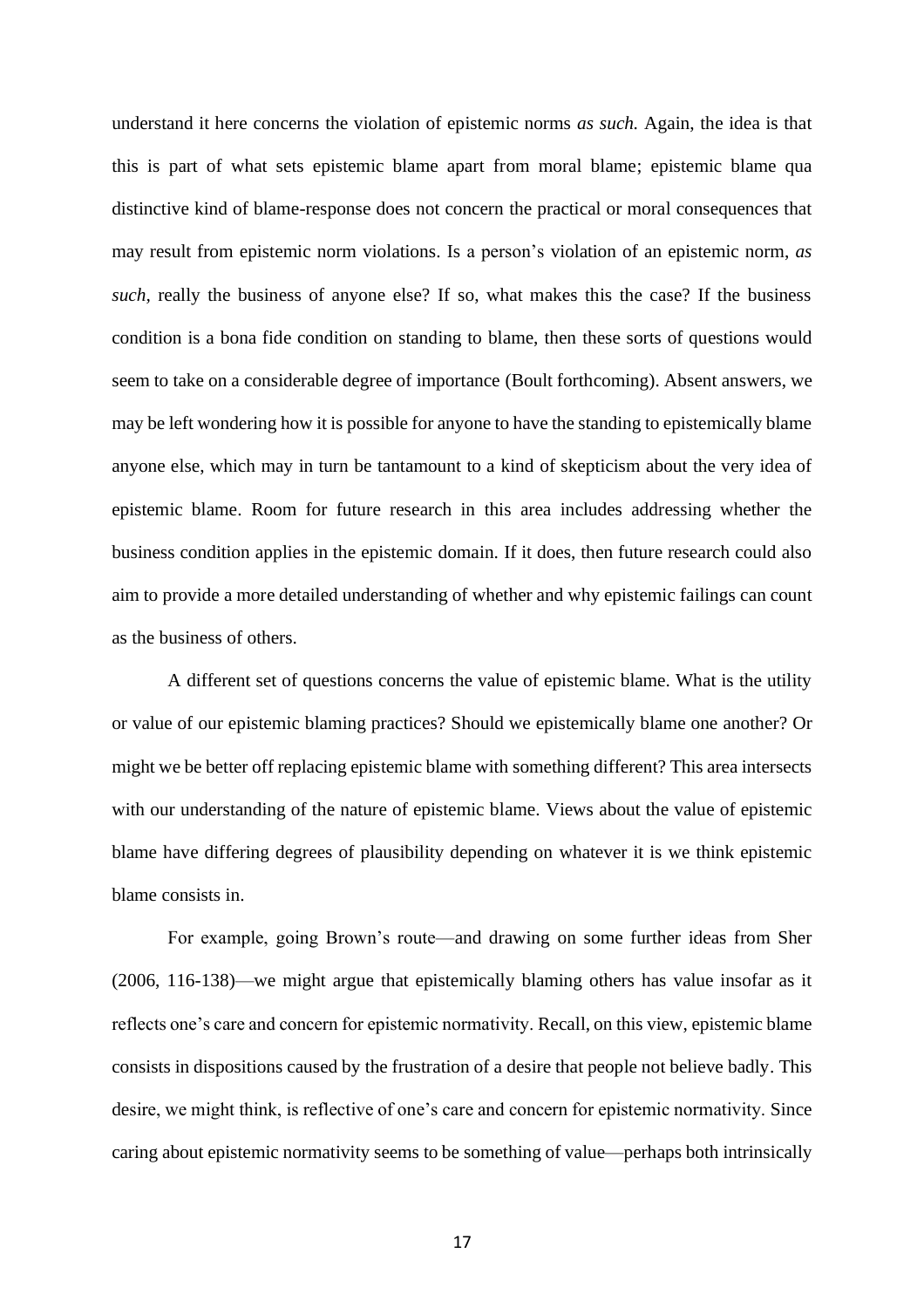and instrumentally speaking—and epistemic blame reflects that caring, perhaps epistemic blame inherits value as a result. The desire-based view may be compatible with other stories about the value of epistemic blame, including ones that ground its value in more starkly instrumental considerations. But the foregoing is a possibility that bears a tight connection to essential commitments of the desire-based framework.

Going the relationship-based route, perhaps the value of epistemic blame consists in its role in facilitating cooperation amongst members of the epistemic community. Again, epistemic blame, according to this view, consists in certain modifications to the intentions and expectations that comprise one's epistemic relationship with others in the epistemic community. So long as the modifications underpinning epistemic blame correspond to adjustments in one's epistemic relations with others that are themselves epistemically advantageous—for example, intending to rely less on the word of someone one has realized is not epistemically trustworthy on a certain matter—then epistemic blame may be constitutively related to the epistemic value of a well-functioning epistemic community.

Piovarchy is perhaps most overtly concerned with the connection between his account of blame and the value of epistemic blame (what he refers to as the "justification" of epistemic blame). After all, he defends a functional approach that orients itself around considerations about what epistemic blame is *for.* Since a story about blame's function is built into the account, what remains is an evaluation of whether that function is—in some sense—a good thing or not. As we've seen, according to Piovarchy, the function of the *practice* of epistemic blame is to bring people into the realm of epistemic agency, and to reinforce their capacities as epistemic agents (see fn.11). It seems hard to deny that such a practice has value. However, what does seem open to scrutiny is whether the specific behaviours and attitudes involved in our epistemic blaming practices are the best way to achieve this aim. 17

<sup>&</sup>lt;sup>17</sup> For helpful discussion, see: Fricker 2016, 174; Queloz 2021; Coates 2020.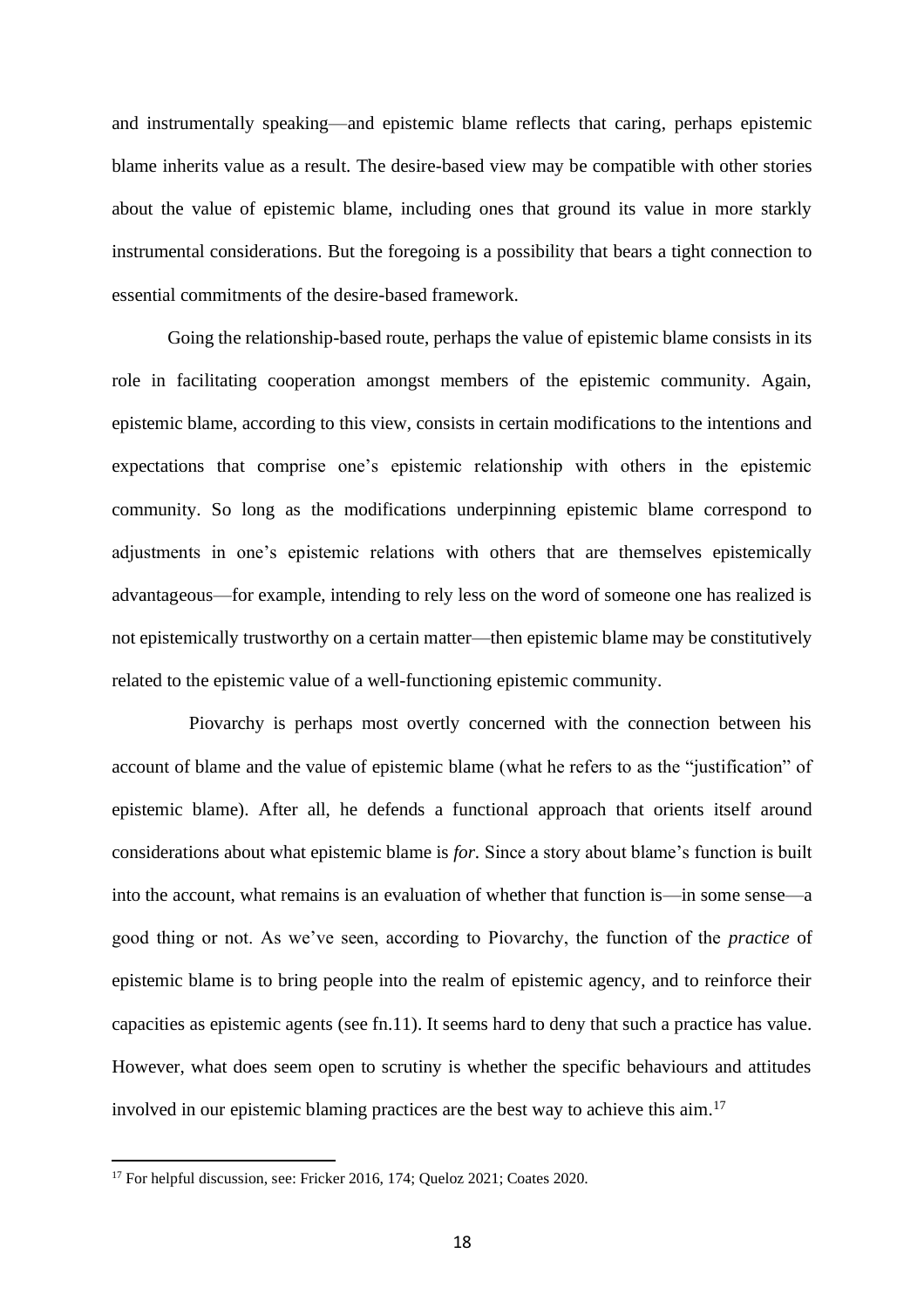## **6. Conclusion**

Epistemic blame is an important concept in a wide range of epistemological debates, including debates about doxastic voluntarism, epistemic justification, epistemic norms, and the "ethics of belief". But only recently has it begun to be explored at the level of detail found in research on the nature and ethics of moral blame. These developments promise to be fruitful in a variety of ways. First, a better understanding of the nature of epistemic blame may have implications for our understanding of the nature of epistemic *normativity*. For example, the more closely related epistemic blame is to moral blame, the more vindication we might find for approaches to epistemic normativity that understand it as sharing interesting and important features with practical normativity. Conversely, the more disparate these kinds of blame are, the more reason we may have to question analogies that are sometimes drawn: to what extent are epistemic obligations like moral obligations? When we epistemically "ought" to φ, how similar is this to when we morally ought to φ? What are the fundamental differences? Comparing kinds of blame invites us to think about these questions in a way that moves beyond the platitude that epistemology concerns the evaluation of belief*,* while ethics concerns the evaluation of action*.*  A more nuanced understanding of the nature of the *responses* appropriately directed towards normative failings in these respective domains may contribute to a more nuanced understanding of the nature of the normativity governing those domains.<sup>18</sup>

Second, there is promise in connecting work on the *ethics* of epistemic blame to other increasingly active areas of epistemology, such as testimonial injustice and political epistemology. To take just one example, the common range of shortcomings for which people are typically regarded as appropriate targets of epistemic blame includes things like biased

<sup>&</sup>lt;sup>18</sup> See Kauppinen 2018 for a discussion of how to identify different kinds of norms by connecting violations of them to the appropriateness of different kinds of reactive attitudes. See also Schmidt 2021 for an application of Boult's relationship-based account of epistemic blame in this context.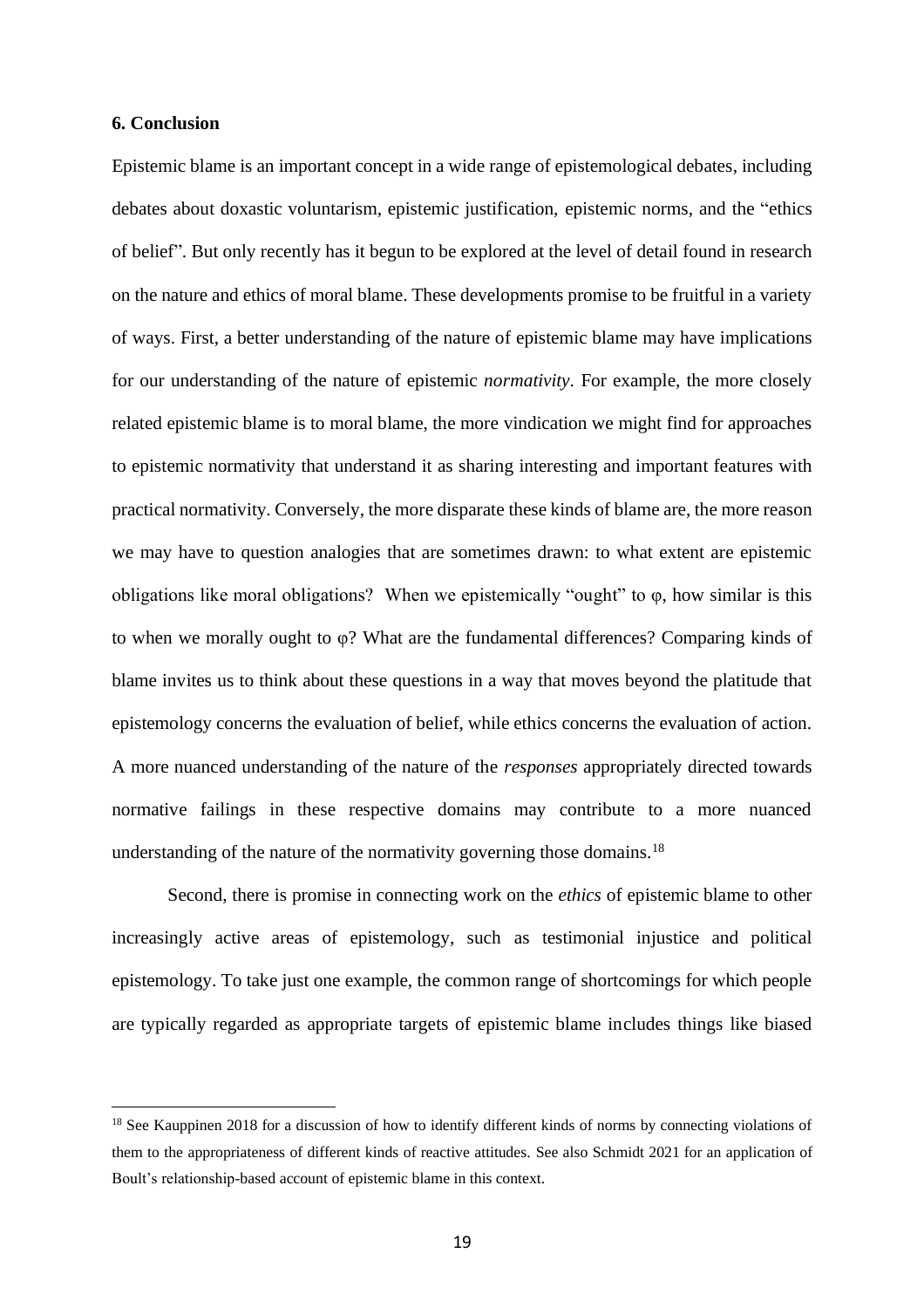cognition, ignoring the evidence, and wishful thinking. But we might wonder whether people can be appropriate targets of epistemic blame for a wider range of actions or attitudes, such as the perpetration of *testimonial injustice* (Fricker 2007; Maitra 2010; Polhaus 2014; Wanderer 2012, 2017). Moreover, expanding this thought to the intersection of epistemic injustice and political epistemology, we might wonder whether and how epistemic blame can be assigned to individuals or collectives in cases of *hermeneutical injustice* (Hänel 2020; Jackson 2019; Medina 2012; Pohlhaus 2012; Fricker 2007). Answers to these questions have the potential to enrich debates about the nature of the harm that attends epistemic injustice,  $19$  as well as the social dimensions of epistemic responsibility.<sup>20</sup>

# **References**

- Alston, W. 1988. The deontological conception of epistemic justification. *Philosophical Persspectives,* 2: 257-299.
- Baehr, J. 2012. *The Inquiring Mind: On Intellectual Virtues and Virtue Epistemology*. Oxford: OUP.

Basu, R. 2019. The wrongs of racist beliefs. *Philosophical Studies,* 176: 2497-2515.

- Begby, E. 2018. Doxastic morality: a moderately skeptical perspective. *Philosophical Topics,*  46: 155-172.
- Bell, M. 2013. The standing to blame: a critique. In *Blame: Its Nature and Norms,* Coates, D.J & Tognazzini, N.A (eds.). OUP: Oxford.

Brown, J. 2020a. What is epistemic blame? *Noûs*. 54(2):389-407.

<sup>&</sup>lt;sup>19</sup> There is live debate about the nature of this harm. For example, some maintain it is best understood as a kind of "epistemic objectification" (Fricker 2007, 132-3; McGlynn forthcoming a, forthcoming b); others argue it should be understood as a kind of "epistemic othering" (Pohlhaus 2014, 102-4; Medina 2012, 203-4).

<sup>&</sup>lt;sup>20</sup> Thanks to Davide Fassio, Sebastian Köhler, and two anonymous referees for helpful comments on earlier drafts of this paper.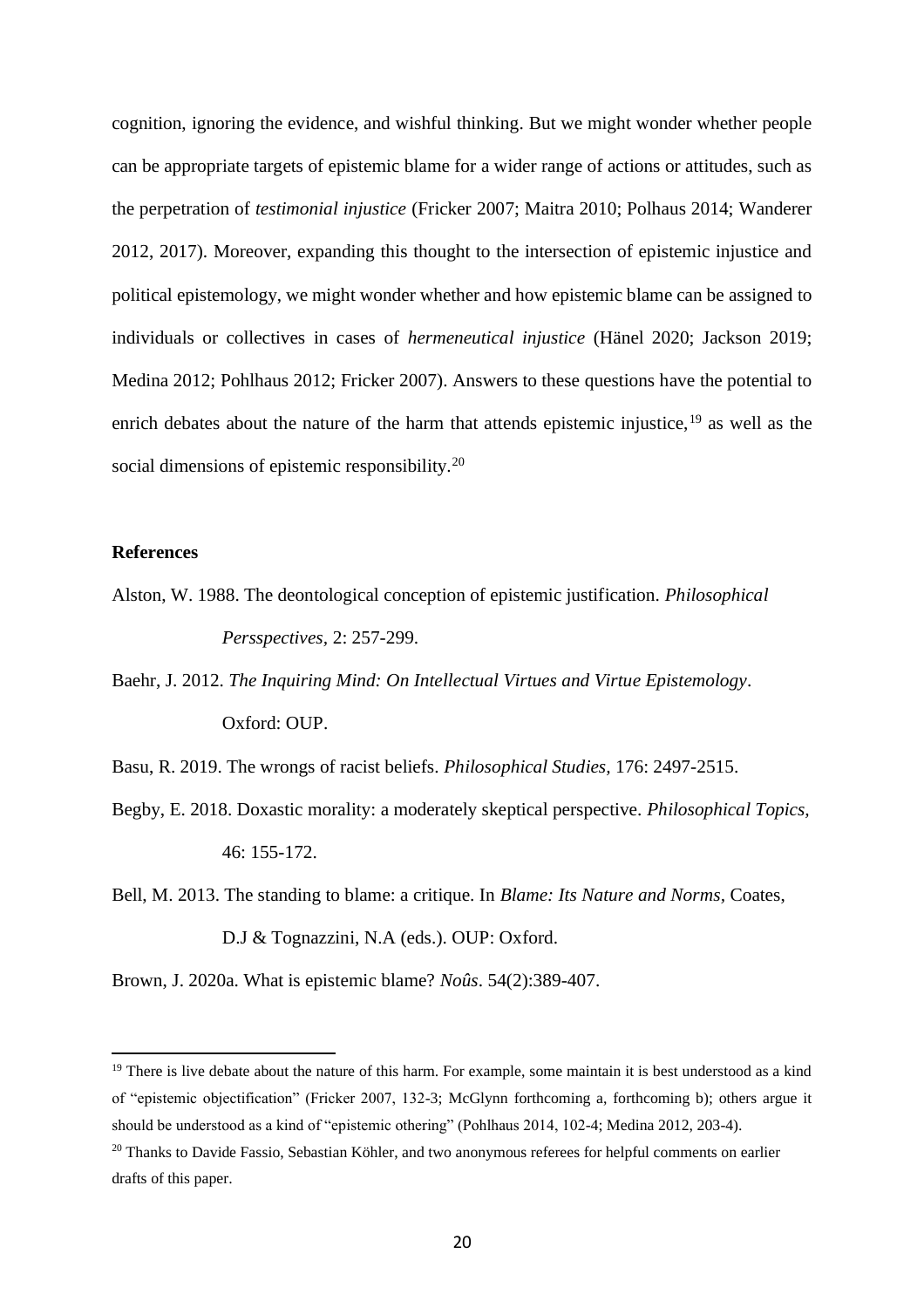- Brown, J. 2020b. Epistemically blameworthy belief. *Philosophical Studies,* 177: 3595-3614.
- Brown, J. 2017. Blame and wrongdoing. *Episteme,* 14:3.
- Boult, C. forthcoming. Standing to epistemically blame. *Synthese.*
- Boult, C. 2021. The significance of epistemic blame. *Erkenntnis,* Online First.
- Boult, C. 2020. There is a distinctively epistemic kind of blame. *Philosophy and Phenomenological Research,* Online First.
- Boult, C. 2019. Excuses, exemptions, and derivative norms. *Ratio,* 32(2): 150-158.
- Boult, C. 2017a. Epistemic normativity and the justification-excuse distinction. *Synthese,*  194(10): 4065-4081.
- Boult, C. 2017b. Knowledge and attributability. *Pacific Philosophical Quarterly,* 98(1): 329- 350.
- Chrisman, M. 2016. Epistemic normativity and cognitive agency. *Noûs,* 52: 508-529.
- Chuard, P. & Southwood, N. 2009. Epistemic norms without voluntary control. *Noûs* 43:4.
- Coates, D.J. 2020. The ethics of blame: a primer. In G. Ernst & S. Schmidt (Eds.), *The Ethics of Belief and Beyond: Understanding Mental Normativity* (192-214). Abingdon: Routledge.
- Dougherty, T. 2012. Reducing responsibility: an evidentialist account of epistemic blame. *European Journal of Philosophy,* 20:4.
- Dougherty, T. 2014. The ethics of belief is ethics (period). In *The Ethics of Belief,* OUP: Oxford.1
- Dover, D. 2019. The walk and the talk. *Philosophical Review,* 128: 387-422.
- Fricker, M. 2007. *Epistemic Injustice.* OUP: Oxford.
- Fricker, M. 2016. What's the point of blame? *Noûs,* 50: 165-183.
- Fritz, K. & Miller, D. 2018. Hypocrisy and the standing to blame. *Pacific Philosophical Quarterly,* 99:1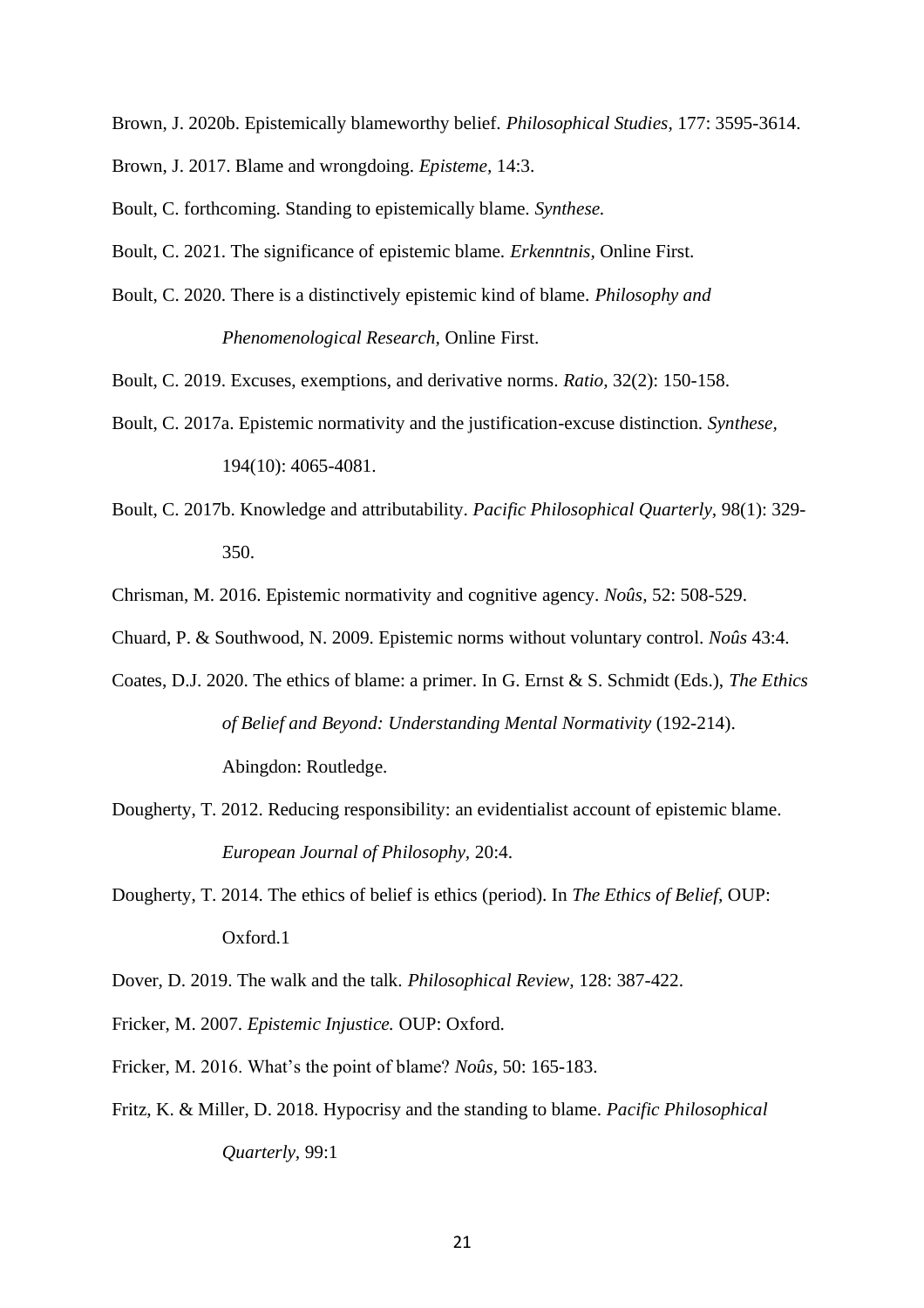Hänel, H.C. 2020. Hermeneutical injustice, (self)-recognition, and academia. *Hypatia,* 35:1- 19.

Hieronymi, P. 2004. The force and fairness of blame. *Philosophical Perspectives,*18:115-48. Hughes, N. Forthcoming. *Epistemic Dilemmas.* (ed.). Oxford: OUP.

- Jackson, D. L. 2019. Date rate: the intractability of hermeneutical injustice. In W. Teays (ed.) *Analyzing Violence Against Women*. Springer: New York, pp.39-50.
- Jefferson, A. 2019. Instrumentalism about moral responsibility revisited. *The Philosophical Quarterly,* 69:555-773.
- Kauppinen, A. 2018. Epistemic norms and epistemic accountability. *Philosophers' Imprint.*18.
- Littlejohn, C. 2012. *Justification and the Truth-Connection.* CUP: Cambridge.
- Maitra, I. 2010. The nature of epistemic injustice. *Philosophical Books,* 51: 195-211.
- McGeer, V. 2013. Civilizing blame. In D.J. Coates & N.A. Tognazzini (Eds.), *Blame: Its Nature and Norms* (162-188). New York: OUP.
- McGeer, V. 2014. P.F. Strawson's consequentialism. In D. Shoemaker & N. Tognazzini (Eds.), *Oxford Studies in Agency and Responsibility* (Vol. 2, 64-92). Oxford: OUP.
- McGeer, V. 2015. Building a better theory of responsibility. *Philosophical Studies,* 172: 2635-2649.
- McGlynn, A. Forthcoming a. Epistemic objectification as the primary harm of testimonial injustice. *Episteme.*
- McGlynn, A. Forthcoming b. Objects or others? Epistemic agency and the primary harm of testimonial injustice. *Ethical Theory and Moral Practice.*

McHugh, C. 2012. Epistemic deontology and voluntariness. *Erkenntnis* 77: 65-94.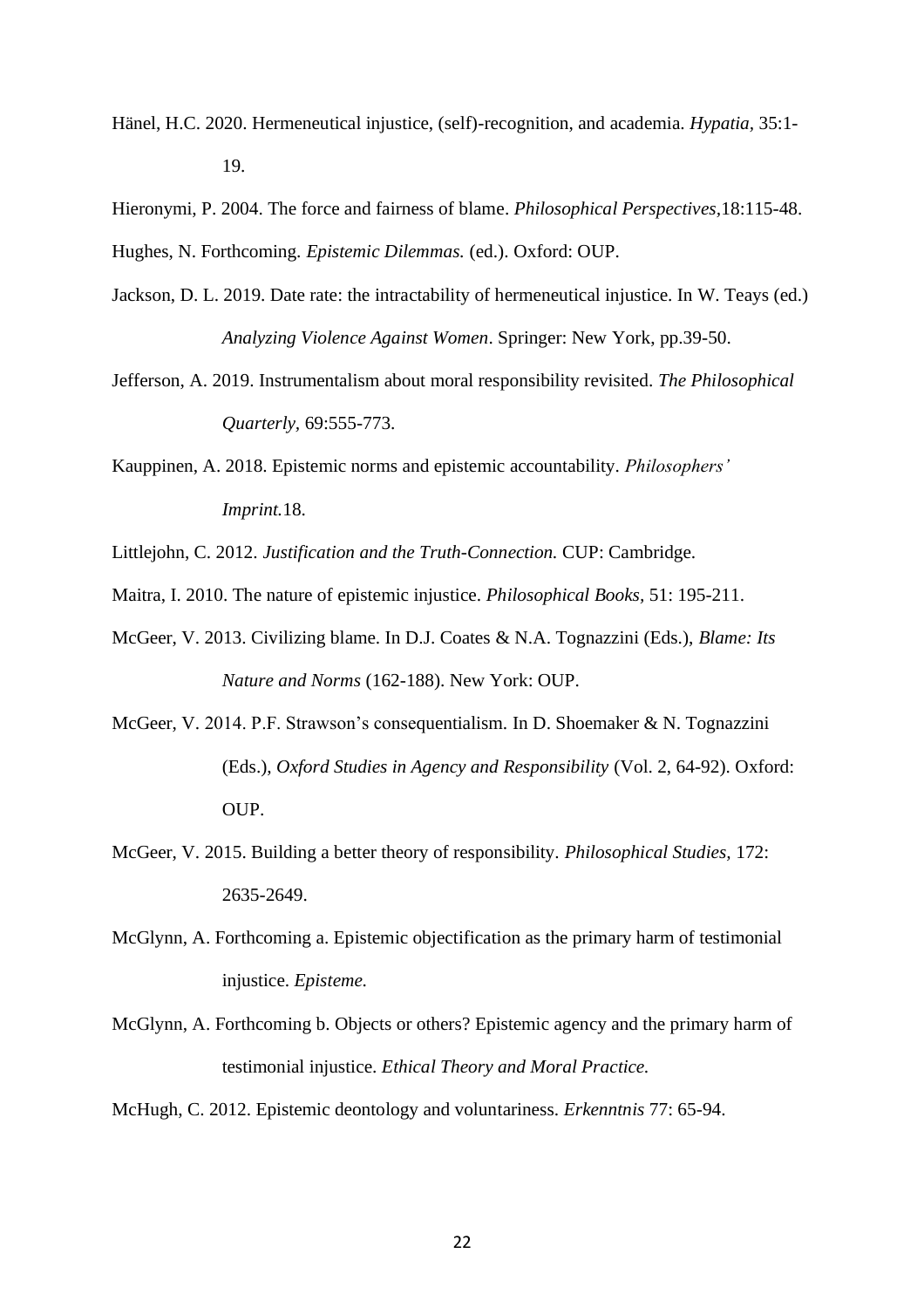Medina, J. 2012. Hermeneutical injustice and polyphonic contextualism: social silences and shared hermeneutical responsibilities. *Social Epistemology,* 26: 201-220.

Menges, L. 2017. The emotion account of blame. *Philosophical Studies* 174: 257-273.

Montmarquet, J. 2008. Virtue and voluntarism. *Synthese,* 161(3): 393-402.

- Montmarquet, J. 1993. *Epistemic Virtue and Doxastic Responsibility.* Rowman & Littlefield.
- Nolfi, K. 2014. Why is epistemic evaluation prescriptive? *Inquiry* 57: 97-121.
- Nottelmann, N. 2007. *Blameworthy Belief: A Study in Epistemic Deontologism*. Springer: Dordrecht.
- Owens, D. 2000. *Reason Without Freedom: The Problem of Epistemic Normativity*. Routledge.
- Peels, R. 2017. *Responsible Belief: A Theory in Ethics and Epistemology*. OUP: Oxford.
- Piovarchy, A. Forthcoming. What do we want from an account of epistemic blame? *Australasian Journal of Philosophy.*
- Pohlhaus, G. 2012. Relational knowing and epistemic injustice: toward a theory of willful hermeneutical ignorance. *Hypatia,* 27:715-735.
- Pohlhaus, G. 2014. Discerning the primary epistemic harm in cases of testimonial injustice. *Social Epistemology,* 28: 99-114.
- Queloz, M. 2021. The self-effacing functionality of blame. *Philosophical Studies,* 178(4): 1361-1379.

Radzik, L. 2012. On the virtue of minding our own business. *Journal of Value Inquiry,* 46:2.

- Rettler, L. 2017. In defense of doxastic blame. *Synthese,* online first.
- Roberts, R. & Wood, W.J. 2007. *Intellectual Virtues: An Essay in Regulative Epistemology.*  OUP: Oxford.

Ryan, S. 2003. Doxastic compatibilism and the ethics of belief. *Philosophical Studies* 114.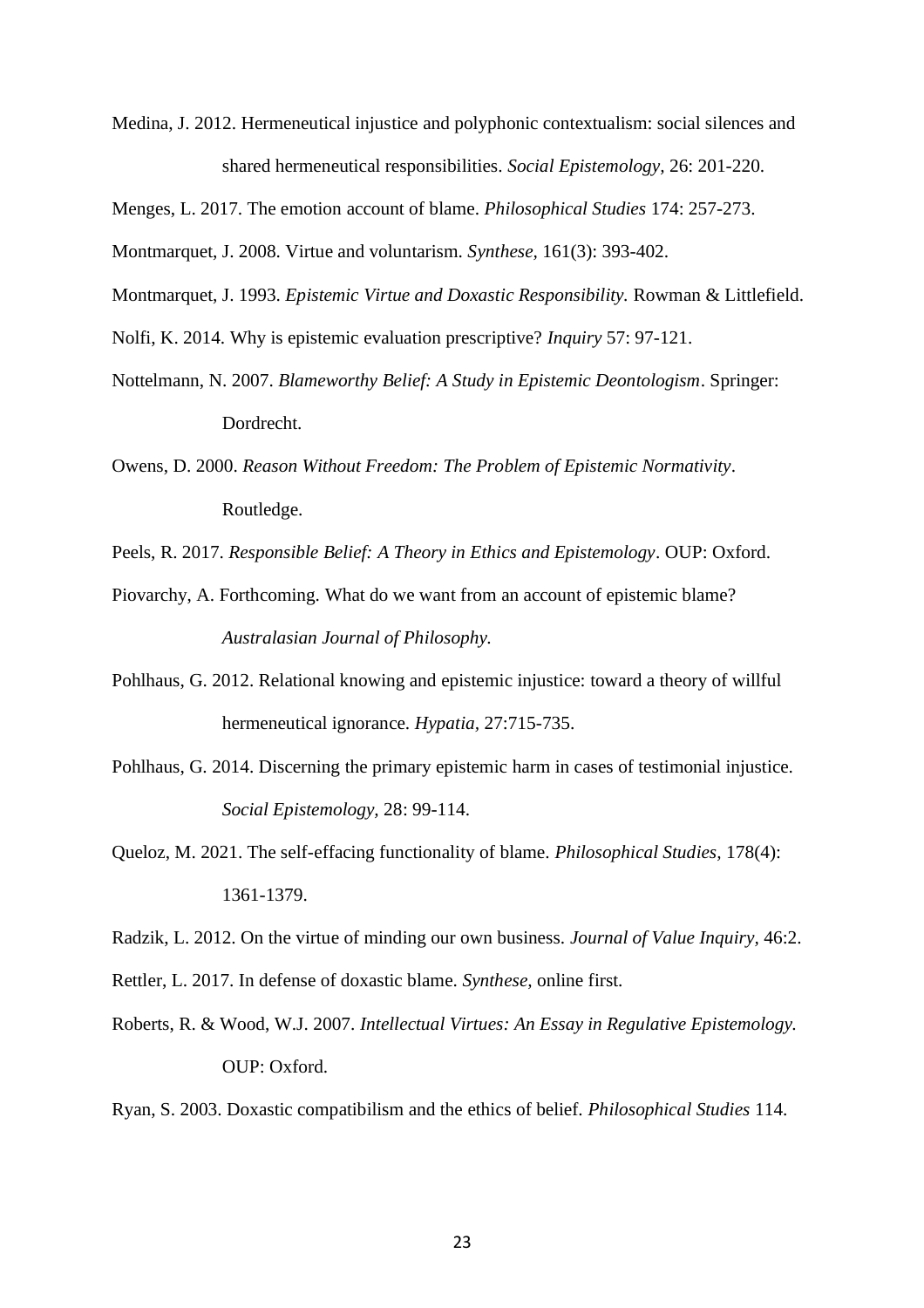- Scanlon, T.M. 2008. *Moral dimensions: Permissibility, Meaning, Blame. Belknap Press:* Cambridge, MA.
- Scanlon, T.M. 2013. Interpreting blame. In *Blame: Its Nature and Norms,* Coates, D.J & Tognazzini, N.A (eds.). OUP: Oxford.
- Schleifer-McCormick, M. 2020. Believing badly: doxastic duties are not epistemic duties. In K. McCain & S. Stapleford (Eds.), *Epistemic Duties: New Arguments, New Angles.* Routledge: New York.
- Schmidt, S. 2021. Epistemic blame and the normativity of evidence. *Erkenntnis,* Online First.
- Seim, M. 2019. The standing to blame and meddling. *Teorema,* 38:2.
- Sher, G. 2006. *In Praise of Blame,* OUP: Oxford.
- Skorupski, J. 2010. *The Domain of Reasons.* OUP: Oxford.
- Smith, A. 2007. On being responsible and holding responsible. *Journal of Ethics,* 11:4.
- McCain, K., Stapleford, S. & Steup, M. Forthcoming. *Epistemic Dilemmas: New Arguments, New Angles*. Routledge: New York.
- Strawson, P. 1962. Freedom and resentment. In *Proceedings of the British Academy, Vol. 48: 1962,* G. Watson (ed.). OUP: Oxford.
- Sutton, J. 2007. *Without Justification.* MIT Press: Cambridge, MA.
- Todd, P. 2017. A unified account of standing to blame. *Noûs,* 347-374.

Van Woudenberg, R. 2009. Responsible belief and our social institutions. *Philosophy,* 84:1.

- Vargas, M. 2013. *Building Better Beings: A Theory of Moral Responsibility.* Oxford: Oxford University Press.
- Wanderer, J. 2017. Varieties of testimonial injustice. In I. Kidd, J. Medina & G. Pohlhaus (eds.) *The Routledge Handbook of Epistemic Injustice,* London: Routledge.
- Wanderer, J. 2012. Addressing testimonial injustice: being ignored and being rejected. *Philosophical Quarterly,* 62: 148-169.